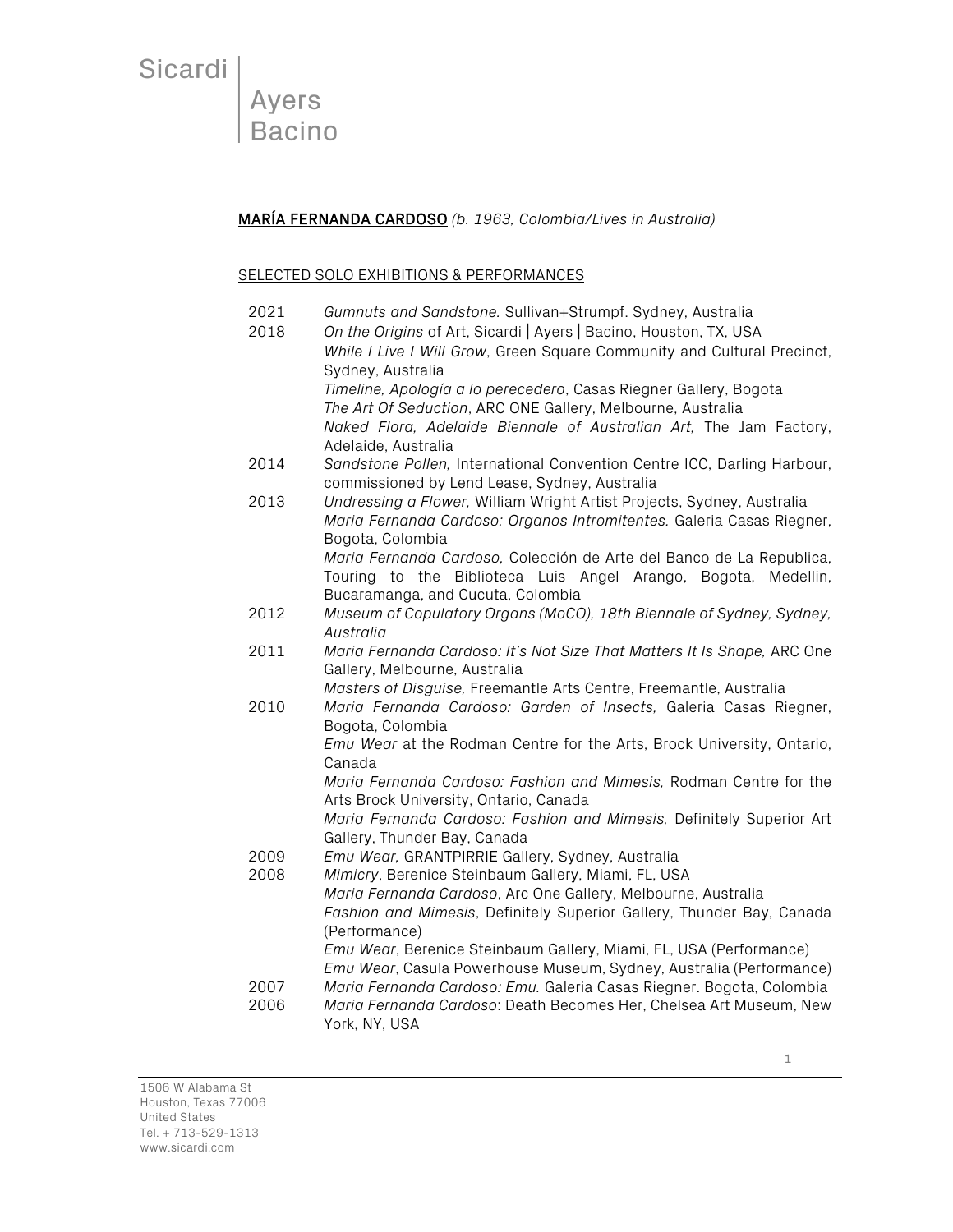# Sicardi<br>Ayers<br>Bacino

|      | Emu Next 5km, GRANTPIRRIE Gallery, Sydney, Australia                                                                                 |
|------|--------------------------------------------------------------------------------------------------------------------------------------|
|      | Maria Fernanda Cardoso, Sicardi Gallery, Houston, TX, USA                                                                            |
| 2004 | Maria Fernanda Cardoso, GRANTPIRRIE Gallery, Sydney, Australia                                                                       |
|      | Maria Fernanda Cardoso: 20 años, Biblioteca Luis Angel Arango, Bogotá,                                                               |
|      | Colombia                                                                                                                             |
|      | Cara de Buseta (Bus Face), Galeria Diners, Bogotá, Colombia                                                                          |
| 2003 | Cara de Buseta (Bus Face), Casas-Riegner, Miami, FL, USA                                                                             |
|      | Zoomorphia: Maria Fernanda Cardoso, Museum of Contemporary Art<br>(MCA), Sydney, Australia                                           |
|      | Biogeometrias / Biogeometries. Latin collector, New York, NY, USA                                                                    |
|      | Maria Fernanda Cardoso, Galeria Diners, Bogotá, Colombia                                                                             |
|      | Sheep, Artspace Sydney, Sydney, Australia                                                                                            |
|      | Sheep, Art Museum of the Americas, Washington, D.C., USA                                                                             |
| 2002 | Dibujo de Mariposas / Butterfly Drawings, Galeria Casas-Riegner, Miami,                                                              |
|      | FL, USA                                                                                                                              |
|      | Dibujos de Mariposas / Butterfly Drawings, Galeria Diners, Bogotá,                                                                   |
|      | Colombia                                                                                                                             |
| 2000 | Cardoso Flea Circus, live performances, Sydney Opera House, Sydney                                                                   |
|      | Festival 2000, Australia                                                                                                             |
|      | Cardoso Flea Circus, live performances, Edinburgh Fringe Festival,                                                                   |
|      | Edinburgh, Scotland                                                                                                                  |
|      | Cardoso Flea Circus, Contemporary Arts Museum, Houston, TX, USA                                                                      |
|      | (Installation)                                                                                                                       |
|      | Sculptures, Galeria Sala Alternativa, Caracas, Venezuela<br>Cardoso Flea Circus Live, Edinburgh Fringe Festival, Edinburgh, Scotland |
|      | (Performance)                                                                                                                        |
|      | Cardoso Flea Circus Live, Sydney Opera House, Sydney Festival, Australia                                                             |
|      | (Performance)                                                                                                                        |
| 1998 | Cardoso Flea Circus, The New Museum of Contemporary Art, New York,                                                                   |
|      | NY, USA (Video installation)                                                                                                         |
|      | Cardoso Flea Circus, live performances, Centre Georges Pompidou, Paris                                                               |
|      | Quartier D'ete Festival, Paris, France                                                                                               |
|      | Cardoso Flea Circus, live performances, Awesome International Children's                                                             |
|      | Festival, Perth, Australia                                                                                                           |
| 1997 | Cardoso Flea Circus, live performance and exhibition, Arts Festival,                                                                 |
|      | Atlanta, GA, USA                                                                                                                     |
| 1996 | Cardoso Flea Circus, The Fabric Workshop and Museum, Philadelphia, PA,                                                               |
| 1995 | <b>USA</b><br>Love Down Under, Haines Gallery, San Francisco, CA, USA                                                                |
|      | Cardoso Flea Circus, live performances and exhibition, San Francisco                                                                 |
|      | Exploratorium, San Francisco, CA, USA                                                                                                |
|      | Cardoso Flea Circus live performance, The Fabric Workshop and Museum,                                                                |
|      | Philadelphia, PA, USA                                                                                                                |
|      |                                                                                                                                      |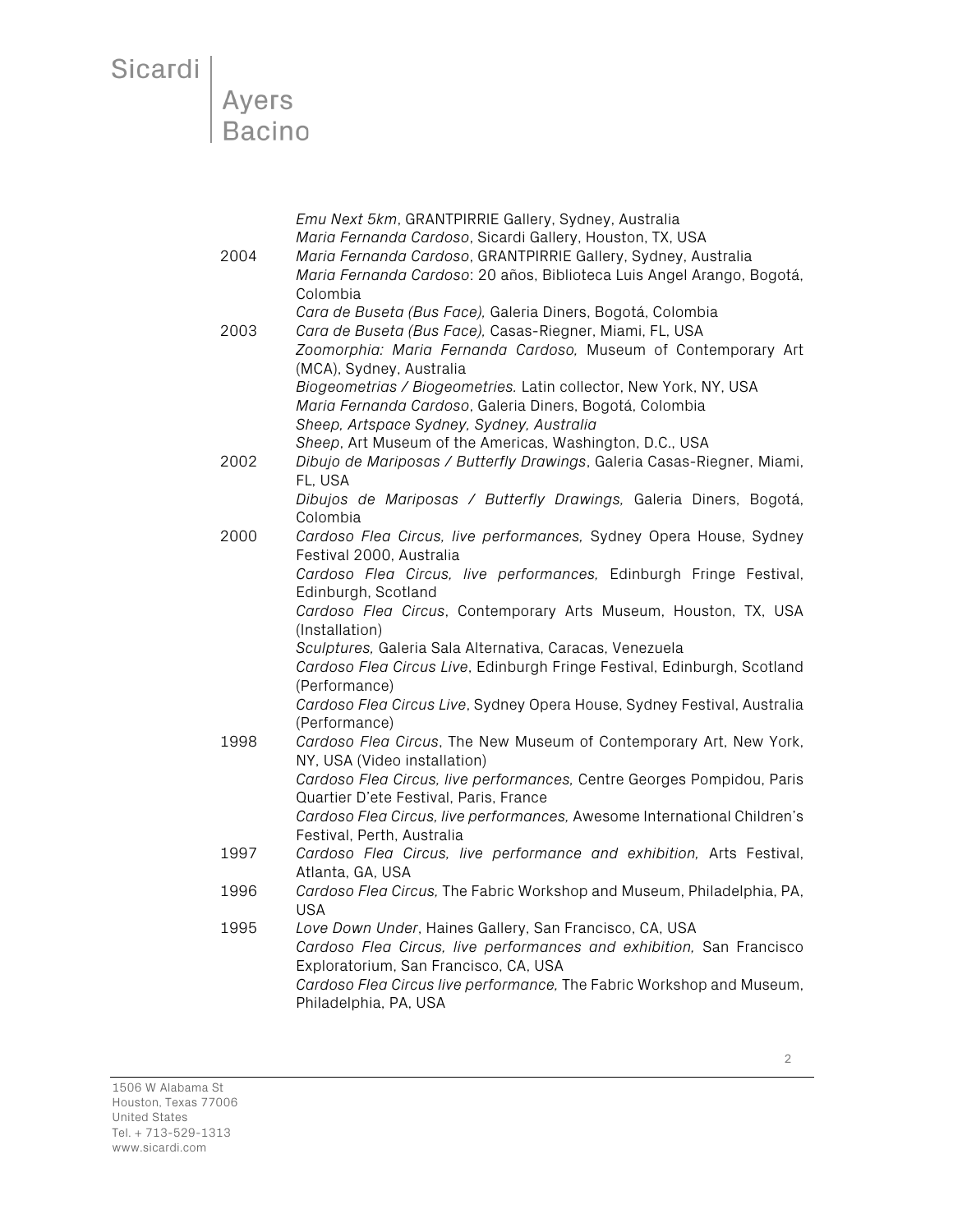### Ayers **Bacino**

*Cardoso Flea Circus Live*, San Francisco Exploratorium, San Francisco, CA, USA

- 1994 *Submarine Landscape*, Capp Street Project, San Francisco, CA, USA *Woven Water*, Ruth Bloom Gallery, Santa Monica, CA, USA *Maria Fernanda Cardoso*: Recent Sculptures, MIT List Visual Art Center, Cambridge, MA, USA *Maria Fernanda Cardoso,* Orange County, CA, USA *Gold,* Nohra Haime Gallery, New York, NY, USA
- 1993 *Cemetery, Chapman University,* San Francisco Artspace, San Francisco, CA, USA *Gold,* Nohra Haime Gallery, New York, NY, USA

*Botuto Guarura / Gourds,* Sala Alternativa, Caracas, Venezuela *El Marmol Americano / American Marble.* Ruth Bloom Gallery. Los Angeles, CA, USA

- 1992 *Calabazas / Gourds Recent Sculptures,* San Francisco Art Space, San Francisco, CA, USA *Botuto Guarura (Gourds),* Sala Alternativa, Caracas, Venezuela *El Marmol Americano (American Marble),* Ruth Bloom Gallery, Los Angeles, CA, USA
- 1991 *Obra Reciente / Recent Work.* Galeria Garces y Velasquez, Bogota, Colombia
- 1987 *Nuevos Nombres / New Names.* Casa de La Moneda, Bogota, Colombia

#### SELECTED GROUP EXHIBITIONS

| 2021 | Transición hacia una civilización planetaria. Greycube Projects. El<br>Parqueadero: MAMU Museo de Arte Miguel Urrutia, Bogotá, Colombia.<br>Curated by Angel Rodriguez |
|------|------------------------------------------------------------------------------------------------------------------------------------------------------------------------|
|      | MCA Collection: Perspectives on Place. Museum of Contemporary Art<br>Australia                                                                                         |
|      | The Future is Humanity. Sullivan+Strumpf. Sydney, Australia                                                                                                            |
| 2020 | Annual Summer Group Show. Sullivan+Strumpf. Sydney, Australia<br>Nature, Sicardi   Ayers   Bacino, Houston, TX, USA                                                    |
|      | El Mambo de Voz en Voz. MAMBO Museo de Arte Moderno de Bogota,<br>Bogota, Colombia.                                                                                    |
|      | Simbiosis Entropica. Museo de Pereira. Pereira, Colombia. Curated by<br>Angel Rodriguez.                                                                               |
|      | Mikron. Casa Hoffmann. Bogota, Colombia. Curated by Angel Rodriguez.                                                                                                   |
| 2019 | Australia. Antipodean Stories. PAC Padiglione d'Arte Contemporanea.<br>Milan, Italy                                                                                    |
|      | [des]apariciones: Una Mirada al Videoarte en Colombia. Capilla<br>Polipastoral. Tunja, Boyaca, Colombia                                                                |
|      | Arboreal Narratives: A multidisciplinary exhibition in honour of Trees.                                                                                                |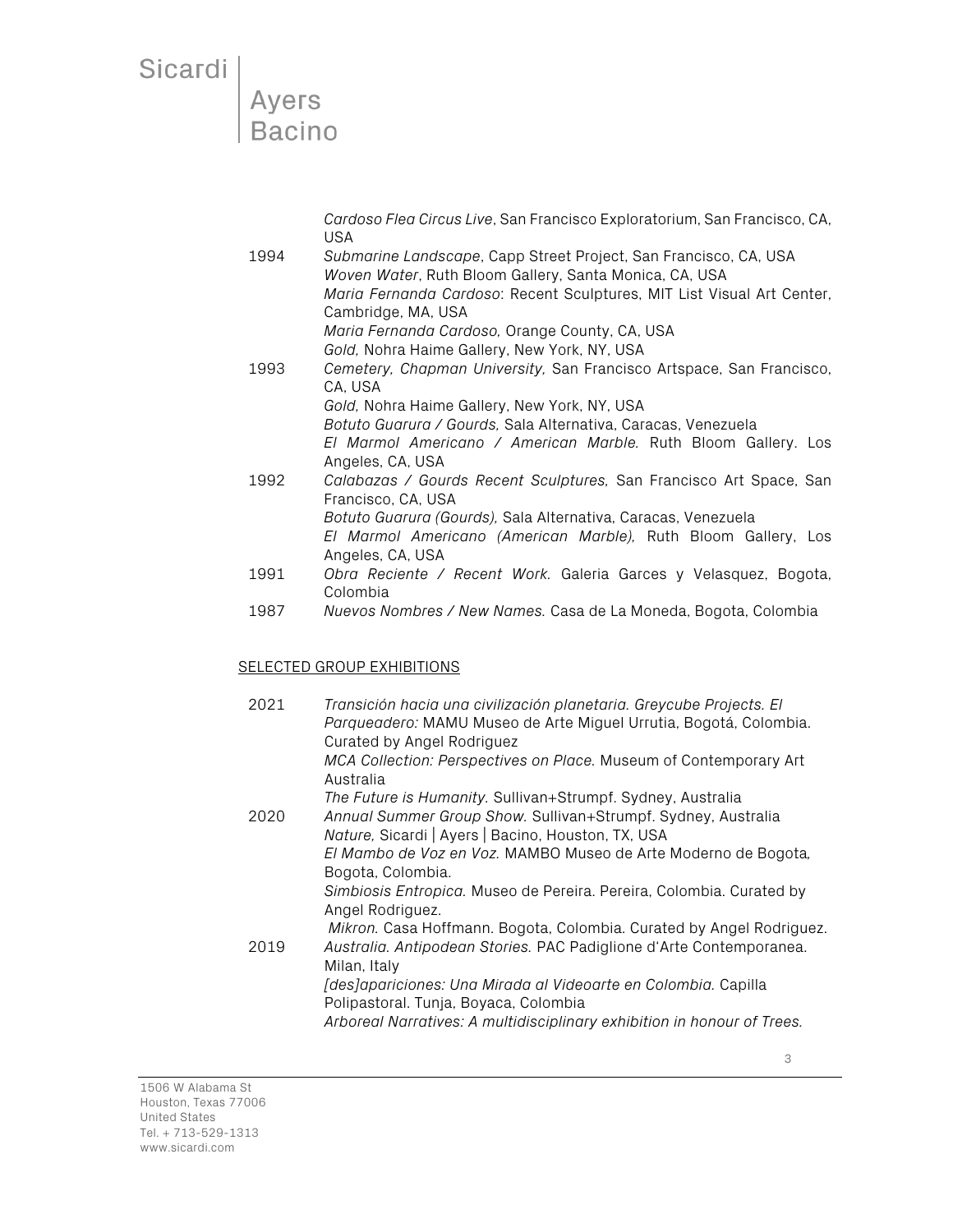### **Ayers Bacino**

Grace Cossington Smith Gallery. Sydney, Australia *Pan y Circo: Appease, Distract, Disrupt*. ANOTHER SPACE. New York, NY, USA *Por Lia*. Lia Laboratorio, Bogotá, Colombia. *The Lover Circles his own heart*, MCA Museum of Contemporary Art. Sydney, Australia. *Retrovisión Espectral*: Aproximaciones a una historia del videoarte en Colombia, Museo de Antioquia. Medellín, Colombia. *Arte del Tejido en Expansión*, Galería Espacio Alterno. Bogotá, Colombia *Arte del Tejido en Expansion*. Galeria Espacio Alterno. Bogota, Colombia *Feast & Famine*, Mason Gross Galleries at Civic Square: Rutgers University. Newark, NJ, USA 2018 *Human non Human.* MAAS Museum of Applied Arts. Sydney, NSW, Australia *La Vuelta.,* MAMM Museo de Arte Moderno de Medellín. Medellín, Colombia *Digital Animalities*. Aird Gallery and Scotiabank CONTACT Photography Festival, Toronto, ON, Canada *Retrovisión Espectral*: Aproximaciones a una historia del videoarte en Colombia. Monumento a los Héroes, Instituto Distrital de las Artes, Idartes, Bogotá, Colombia *Campo a traves: Arte colombiano en la coleccion del Banco de la Republica.* Feria ARCO Madrid 2018. Lope de Vega Casa Museo, Madrid, España *Apología a lo Perecedero*, Galería Casas Riegner, Bogotá, Colombia *Divided Worlds,* Adelaide Biennale of Australian Art*.* The Jam Factory, Adelaide, Australia *Textile Abstraction.* Galeria Casas Reigner. Bogota, Colombia *Chaos & Order*, RMIT Gallery, Melbourne, Australia 2017 *A Working Model of the World*, UNSW Galleries, Sydney, NSW, USA *Cover Missions: Mimicry and Resistance*, Shepparton Art Museum. Shepparton, VIC, Australia *Out of Hand: Materialising the Digital, Venue*, Powerhouse Museum, Sydney, NSW, Australia *Sailor Neptune, Part II,* Neptune, Hong Kong, China *Fragil II,* Kronenberg Wright Artist Projects, Sydney, Australia *On the Origins of Art I and II.* Museum of Old and New Art, Tasmania, Australia *La Vuelta: 28 photographes & artistes colombiens.* Chapelle Saint-Martin du Méjan, Arles, France *Seeing Science*, Grace Cossington Smith Gallery. Wahroonga, Australia *Cover Missions: Mimicry and Resistance.* Shepparton Art Museum. Shepparton, VIC, Australia 2016 *Mirando la Flor*, Sicardi Gallery, Houston, TX, USA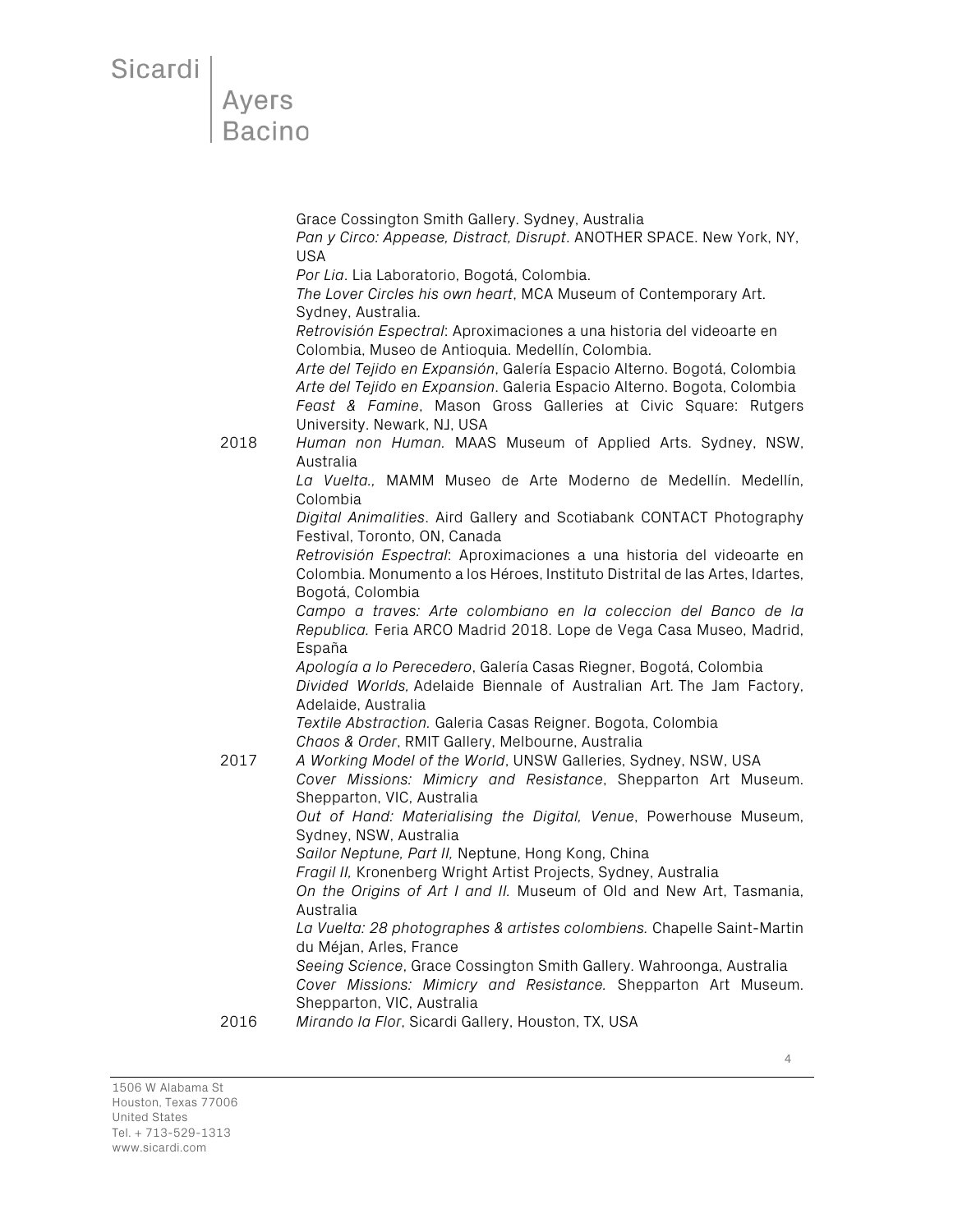## Ayers **Bacino**

*On the Origins of Art I and II*. Museum of Old and New Art (MONA), Hobart, Tasmania

*Frágil:* Arte Australiano Actual, Salón del pueblo, XIII Bienal de Cuenca, Ecuador

*Fragil II.* Kronenberg Wright Artist Projects. Sydney, NSW, Australia *Fragil I*. Australian Art at XII Bienal de Cuenca. Sydney, NSW, Australia *Out of Hand: Materialising the Digital.* Venue Powerhouse Museum. Sydney, NSW, Australia

*Stick Insect's Most Intimate Moments*, Art Basel Miami, Miami, FL, USA *Persona, Éstrangement Humain*, Musé du quai Branly, Paris, France

2015 *Contingent Beauty: Contemporary Art from Latin America.* The Museum of Fine Arts, Houston (MFAH), TX, USA Curated by Mari Carmen Ramirez

 *Colombia Recounted*: A Project of Contemporary Colombian Art, Christie's, New York, USA

*Bogota Belleza y Horror.* Museo de Arte Moderno de Bogota. Bogota, Colombia

 *Redlands Konica Minolta Art Prize*, Art Schools National Gallery. Sydney, NSW, Australia

2014 *The Telepresent Animal Hall of Fame*, The Museum for Insects, Urban Arts Space Gallery, Columbus, OH, USA

*South: Contemporary Art from Australia*, Mexico & South Africa, Hazelhurst Regional Gallery and Arts Centre, Gymea, New South Wales *Uncovered: Hidden Pleasures of the Day*, Blacktown Arts Centre, Blacktown, NSW, Australia

2013 *Aliento: Arte de Colombia*, Kunstmuseum Bochum, Bochum, Germany *Cantos Cuentos Colombianos*, Casa Daros, Rio de Janeiro, Brazil *Treasures of Newcastle from the Macquarie Era*, Newcastle Art Galery, New South Wales, Australia

*Uno lo mio y lo tuyo: tres decadas de arte en expansion.* Museo de Arte del Banco de la Republica. Bogota, Colombia

*Confluencias: Australian & Latin American Art*, Museum of Freemasonry, Sydney, Australia

*Project Video: Maria Fernanda Cardoso & Harley, Dias & Riedweg, Oscar Muñoz, Liliana Porter, Miguel Angel Rojas*, Sicardi Gallery, Houston, TX, USA

2012 *MoCO:* Museum of Copulatory Organs. 18th Sydney Biennale. Sydney, NSW, Australia

*Une mouche dans la tête: Art contemporain et poétiques naturalists (A fly in the head),* Garenne Lemot et du château de Clisson, France

*Volume One. Museum of Contemporary Art Collection.* Museum of Contemporary Art Australia. Sydney, NSW, Australia

*Conference of the Birds*, Mana Contemporary, Jersey City, NJ, USA *Face It!,* Spirit Museum, Stockholm, Sweden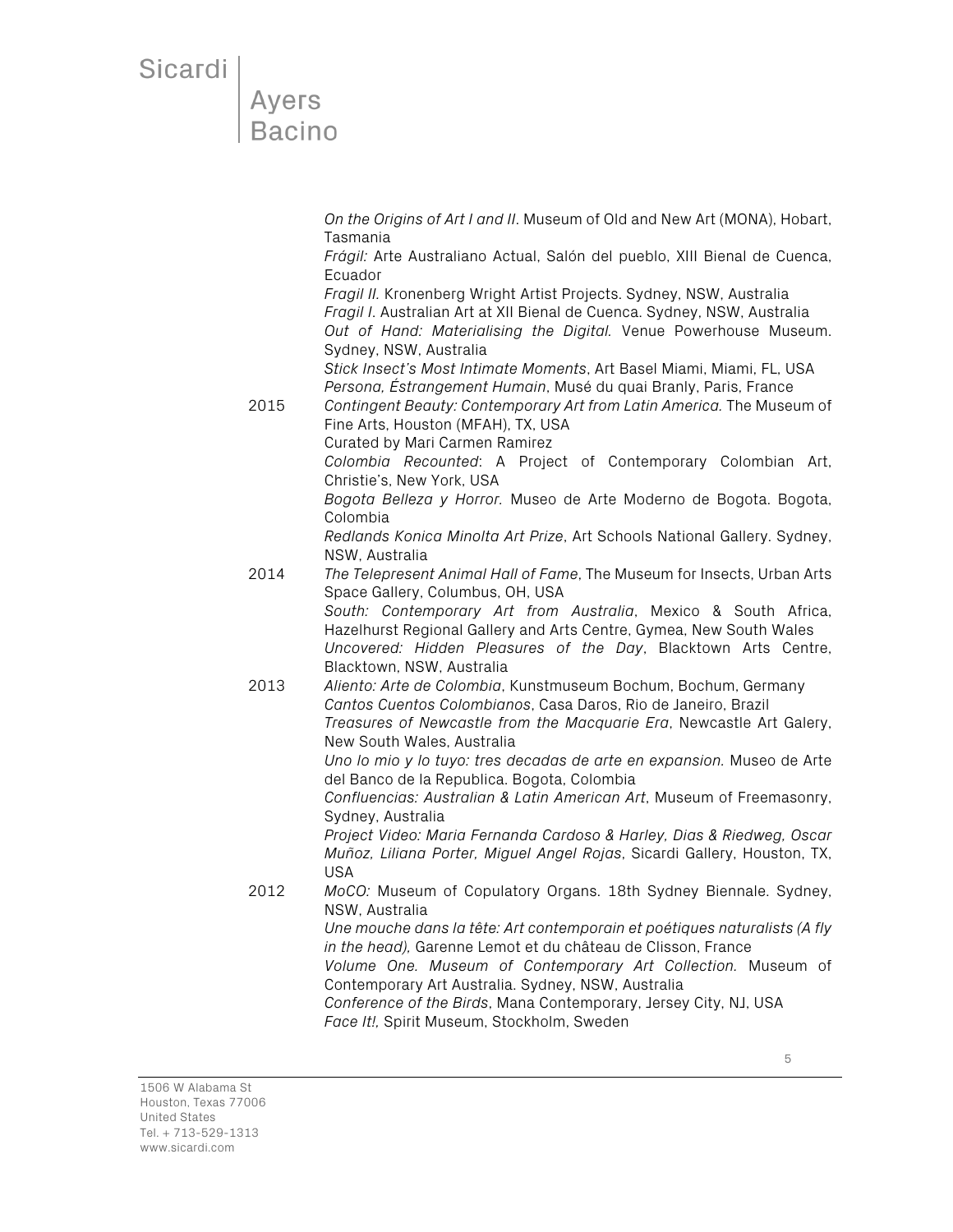## **Ayers Bacino**

*Redlands Art Prize.* National Art School Gallery. Sydney, NSW, Australia *South of the Border*. Queensland Centre for Photography. Brisbane, QLD, Australia

*Kuru Ala: Eyes Open Tjanpi Dessert Weavers. María Fernanda Cardoso, Alison Clouson, (Touring exhibition).* Jam Factory, SA, Adelaide, SA, Australia; Araluen Arts Centre, NT, Australia

2011 *Where There Is Water*, Lake Macquarie City Art Gallery, Lake Macquarie, New South Wales, Australia

> *10 Instalaciones*, Biblioteca Luis Angel Arango, Bogotá, Colombia *Animals, People, A Shared Environment*, Project Gallery, Griffith University College of Art, Brisbane, Australia

> *Graduate School exhibition*, Sydney College for the Arts Galleries, Sydney, NSW, Australia

> *Kuru Ala: Eyes Open Tjanpi Dessert Weavers. María Fernanda Cardoso, Alison Clouson, (Touring exhibition).* Gosford Regional Gallery, East Godford, NSW; Wagga Wagga Art Gallery, Wagga Wagga, NSW; Manly Art Gallery & Museum, Sydney, NSW; Blacktown Arts Centre, Sydney, NSW; WA Museum, Perth, WA; Wanneroo Library and Cultural Centre, WA; Geraldton-Greenough Regional Art Gallery, WA, Australia.

- 2010 *Dead or Alive*, Museum of Arts and Design, New York, NY, USA *I Trienal del Caribe (TRIC).* Santo Domingo, Dominican Republic. *Curious Colony*: A Twenty-First Century Wunderkammer, Newcastle Regional Art Gallery, Australia; S.H. Ervin Gallery, Observatory Hill, Sydney, Australia
- 2009 *Indomitable Women*, 10th Barcelona Arts Festival, Barcelona, Spain *Addressing Identities*, Katonah Museum of Art, New York (Curated by Barbara Bloemick)

*Kuru Ala: Eyes Open Tjampi Desert Weavers, Maria Fernanda Cardoso, Alison Clouson,* Gold Coast Art Gallery, Queensland, Australia *A Natural World*, Glen Eira City Council Gallery, Victoria, Australia *Thesis, Victorian College for the Arts Gallery*, Melbourne, Australia

- 2009- 2012 *Kuru Ala: Eyes Open Tjanpi Dessert Weavers. María Fernanda Cardoso, Alison Clouson, (Touring exhibition).* Gold Coast Art Gallery, QLD, Readland
- Art Gallery, Capalaba, QLD,The Culture Centre, Townsville, QLD, Gosford Regional Gallery, NSW, Wagga Wagga Art Gallery, NSW, Manly Art Gallery & Museum, Sydney, Blacktown Arts Centre, Sydney, WA Museum, Perth, Wanneroo Library and Cultural Centre, WA, Geraldton-Greenough Regional Art Gallery, WA, Jam Factory, Adelaide, Araluen Arts Centre, WA, Australia.
- 2008- *Arte No Es Vida: Actions by Artists of the Americas 1960-2000,* Blaffer
- 2011 Art Museum, University of Houston, Houston, TX, USA; Instituto Tomie Ohtake, São Paulo, Brazil; Museo de Arte Carrillo Gil, Mexico City; Museo Amparo, Puebla, Mexico; El Museo del Barrio, New York, NY, USA 2008 *Grantpirrie at Greenaway Art Gallery*, Adelaide, Australia

1506 W Alabama St Houston, Texas 77006 United States Tel. + 713-529-1313 www.sicardi.com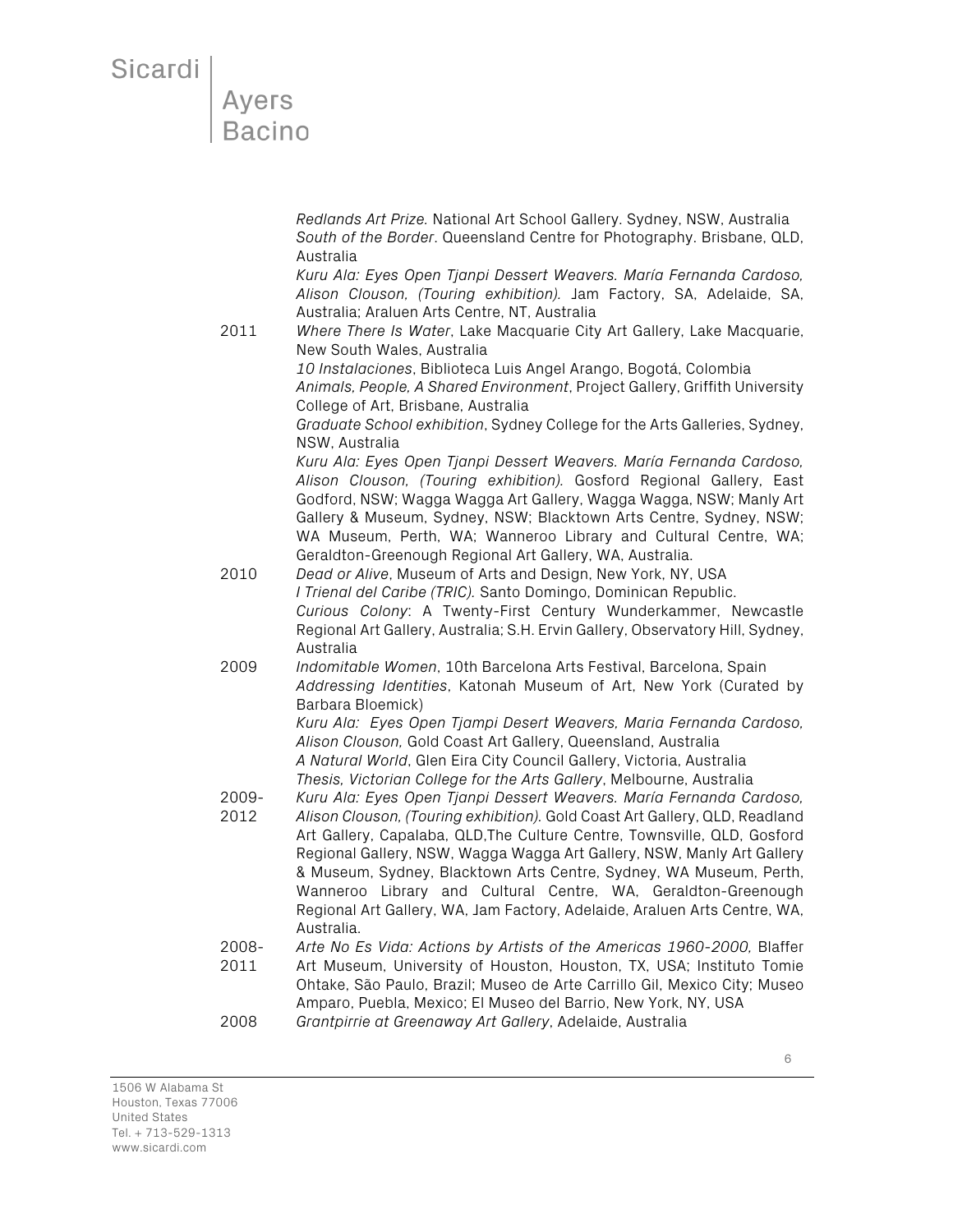## Ayers **Bacino**

*Otras Floras*, Galeria Nara Roesler, São Paulo, Brazil (Curated by José Roca)

*Hecho a Mano*, Galeria Casas-Riegner, Bogotá, Colombia *TRANSactions:* Contemporary Latin American and Latino Art, Sheldon Memorial Art Gallery, Lincoln, NE, USA; Weatherspoon Art Museum,

Greensboro, NC, USA; The High Museum of Art, Atlanta, GA, USA; Museum of Contemporary Art San Diego (MCASD), La Jolla, CA, USA

*Viva la muerte*, Centro Atlántico de Arte Moderno (CAAM), Las Palmas de Gran Canaria, Canary Islands

*Australian*, Casula Powerhouse Museum, Sydney, Australia *50 X 50,* Arc One Gallery, Melbourne, Australia

2007 *Puntos de Vista*: Zeitgenössische Kunst aus Lateinamerika. Daros-Latinamerica Collection, Zürich, Switzerland *Puntos de Vista Zeitgenössische Kunst aus Lateinamerika. Daros-*

*Latinamerica Collection,* Museum Bochum, Bochum, Germany

*Homing Devices*, USF Contemporary Art Museum, Tampa, FL, USA *Sculpture by the Sea*, Sydney, Australia

*The Hours: Visual Arts of Contemporary Latinamerica,* Museum of Contemporary Art, Sydney, Australia; Irish Museum of Modern Art (IMMA), Dublin, Ireland

*Patio Herreriano, Museo de Arte Contemporáneo Español, Valladolid, Spain;* National Australia Bank Sculpture Gallery, National Gallery of Australia, Canberra, Australia

*New Media/New Materials*: Highlights in Contemporary Art from The Fabric Workshop and Museum, Contemporary Arts Center (CAC), Cincinnati, OH, USA

*Arte Colombiano en la Colección del Museo de Arte Moderno de Bogotá*, Museo de Arte Moderno de Bogotá, Colombia

*Constructing a Poetic Universe:* The Diane and Bruce Halle Collection of Latin American Art, The Museum of Fine Arts, Houston, TX, USA

*Maria Fernanda Cardoso*; Jacky Redgate & Imants Tillers, Arc One Gallery, Melbourne, Australia

2006 *TRANSactions:* Contemporary Latin American and Latino Art. Museum of Contemporary Art San Diego (MCASD). La Jolla, CA, U.S.A traveling through 2008 to Memorial Art Gallery, University of Rochester, Rochester, NY; High Museum of Art, Atlanta; Weatherspoon Art Museum, Greensboro, NC, USA

> *MCA Collection:* New Acquisitions 2006, Museum of Contemporary Art Sydney, Australia

*Nature in the Garage*, Gallery 1313, Toronto, Canada

*Earth Cry,* Lake Macquarie City Art Gallery, Australia

*Animal as Allegory*, Queensland University of Technology, Brisbane, Australia

*We are Australian Too*, Casula Powerhouse, Sydney, Australia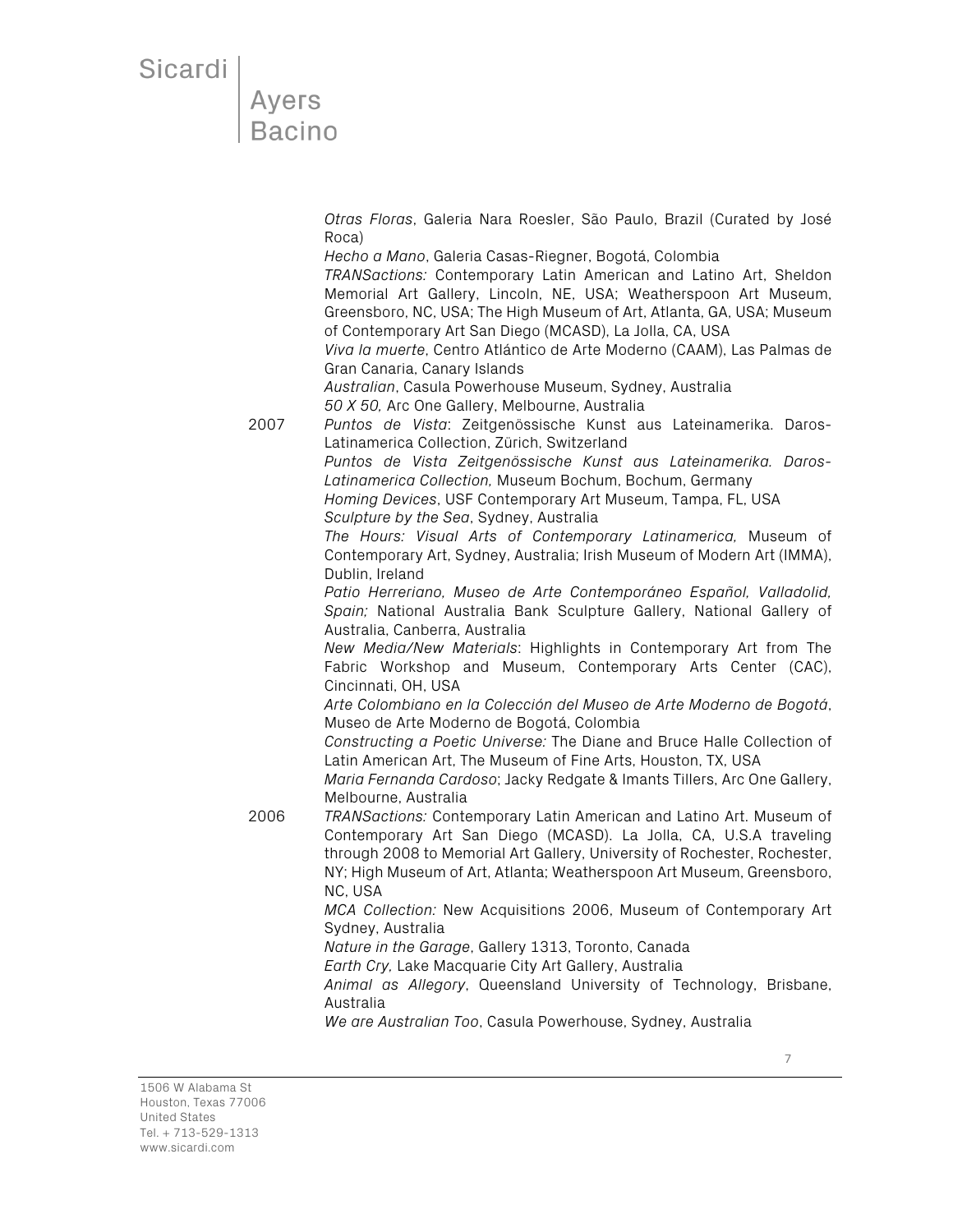# Sicardi<br>Ayers<br>Bacino

| 2005 | Swell, Lake Macquarie City Art Gallery, Australia<br>Marca Registrada, Museo Nacional, Bogotá, Colombia<br>Big Juicy Paintings, Miami Art Museum (MAM), Miami, FL, USA<br>Riverside Walk, Miami, FL, USA (permanent public art piece)<br>Sculpture by the Sea, Sydney, Australia<br>The Hours: Visual Arts of Contemporary Latinamerica. Irish Museum of<br>Modern Art. Dublin, Ireland<br>National Sculpture Prize, National Art Gallery, Canberra, Australia                                                                                                                                                                                                                                                                                                                                                                                                                                                                                                                                                               |
|------|------------------------------------------------------------------------------------------------------------------------------------------------------------------------------------------------------------------------------------------------------------------------------------------------------------------------------------------------------------------------------------------------------------------------------------------------------------------------------------------------------------------------------------------------------------------------------------------------------------------------------------------------------------------------------------------------------------------------------------------------------------------------------------------------------------------------------------------------------------------------------------------------------------------------------------------------------------------------------------------------------------------------------|
| 2004 | Bug City, The Winnipeg Art Gallery, Canada<br>Swell, Lake Macquarie City Art Gallery, Australia<br>Ecos y Contrastes, Arte Contemporáneo en la Colección Cisneros, Museo<br>de Arte y Diseño Contemporáneo (MADC), San José, Puerto Rico<br>Otras Miradas, Arte Contemporáneo de Colombia, Bogotá, Colombia;<br>Museo de Arte de Lima, Peru; Museo Nacional de Artes Visuales,<br>Montevideo, Uruguay; Museo de Arte Contemporáneo de Caracas Sofía<br>Imber MACSI Venezuela; Galería Gabriela Mistral, Galería Metropolitana,<br>la Galería Bech, la Galería Balmaceda, Galería Posada del Corregidor,<br>Chile; Museo de Bellas Artes de Buenos Aires, Argentina; Memorial de<br>América de São Paulo, Brazil; Casa de América Latina de París, France;<br>Museo de Bellas Artes de Buenos Aires, Argentina<br>Cantos Cuentos Colombianos, Daros Latinamerica Foundation, Zürich,<br>Switzerland<br>XXXIX Salon Nacional de Artistas, Bogotá, Colombia<br>Material Witness, Museum of Contemporary Art, Cleveland, OH, USA |
|      | El Final Del Eclipse. (Touring exhibition - All places). Fundación<br>Telefonica, Madrid, Spain; Palacio de los Condes de Gabia, Badajoz, Spain;<br>Salas Caja General e Instituto de Santa Fe, Granada,y Diputacion<br>Provincial de Granada, Spain; Museo Extremeño e Iberoamericano de Arte<br>Contemporaneo MEIAC, Badajoz, Spain; Universidad de Salamanca,<br>Spain; Museo de Arte Moderno, Mexico D.F., Mexico; Museo de Arte<br>Contemporaneo MARCO, Monterrey, Mexico; Museo Nacional de Bellas<br>Artes, Buenos Aires, Argentina; Fundacion Telefonica, Peru; Fundacion<br>Telefonica, Santiago de Chile, Chile; Pinacoteca de São Paulo, São Paulo,<br>Brazil                                                                                                                                                                                                                                                                                                                                                     |
|      | Urban Echoes: Wind, River, Trees, Clouds, Chickens, and Orange, Galeria<br>de la Raza, San Francisco, CA, USA<br>Otras miradas. Museo de Arte Contemporaneo de Caracas Sofia Imber<br>(MACCSI). Caracas, Venezuela, Museo de Bellas Artes de Buenos Aires,<br>Argentina                                                                                                                                                                                                                                                                                                                                                                                                                                                                                                                                                                                                                                                                                                                                                      |
| 2003 | IV Bienal del Mercosur, Porto Alegre, Brazil<br>Woven Water. 50th International Art Exhibition Venice Biennale. ILLA<br>Pavillion, curated by Irma Aristizábal. Venice, Italy<br>Cardoso Flea Circus, Orange County Museum of Art, Newport Beach, CA,<br><b>USA</b>                                                                                                                                                                                                                                                                                                                                                                                                                                                                                                                                                                                                                                                                                                                                                          |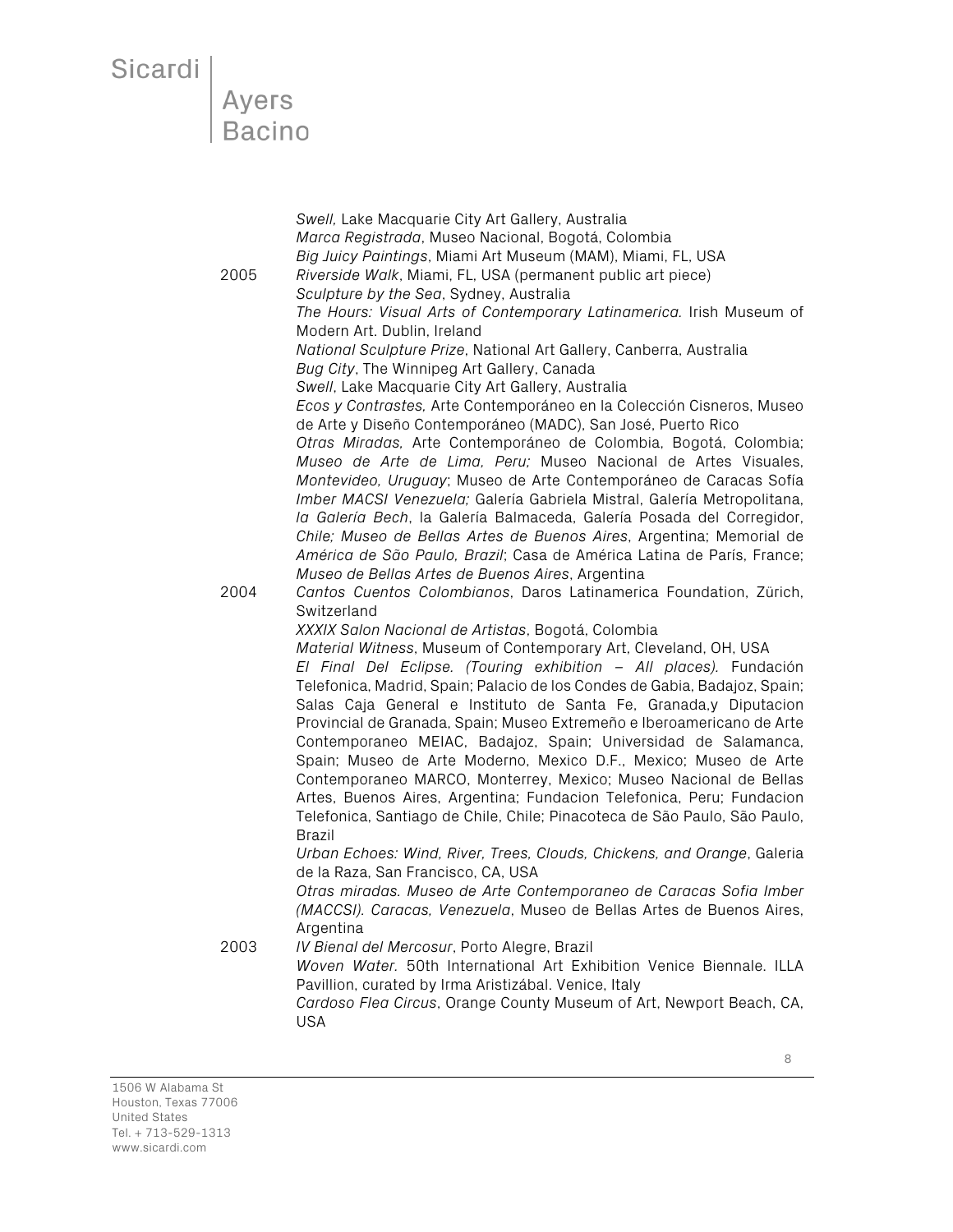## Ayers **Bacino**

*Fourtell,* Casas-Riegner Gallery, Miami, FL, USA *Corporal*, Schimidt Center Gallery, Florida Atlantic University, Boca Raton, LA, USA

*Vestido de Mujer*, dpm Arte Contemporáneo, Guayaquil, Ecuador

Museo de Arte Contemporaneo de Caracas Sofia Imber, Caracas, Mexico; Museo Nacional de Bellas Artes, Buenos Aires, Argentina (2003)

*El final del eclipse*, Museo de Arte Contemporáneo de Monterrey, Mexico; *Museo Extremeño e Iberoamericano de Arte Contemporáneo (MEIAC), Badajoz, Spain;* Universidad de Salamanca, Spain; Museo de Arte *Moderno, Mexico;* Fundacion Telefonica, Madrid, Spain; Palacio de los Condes de Gabia, Badajoz, Spain; Centro Cultural CajaGRANADA, Spain; Diputación Provincial de Granada, Spain

*Final Del Eclipse.* Museo Extremeño e Iberoamericano de Arte Contemporaneo MEIAC, Badajoz, Spain; Universidad de Salamanca, Spain; Museo de Arte Moderno, Mexico D.F., Mexico

2002 *Material World: 25 Years of the Fabric Workshop and Museum.* Museum of Contemporary Art, Sydney, NSW, Australia

> *There is Something About Repetition*, Casas-Riegner Gallery, Bogotá, Colombia

> *Animalandia*, Museo de Arte Universidad Nacional, Bogotá, Colombia *Almost Warm and Fuzzy*: Childhood and Contemporary Art, Museum of Contemporary Art Cleveland (MOCA), OH, USA; Brooks Museum of Art, Memphis, TN, USA; Art Gallery of Hamilton, Canada; Crocker Art Museum, Sacramento, CA, USA; La Caixa Forum, Barcelona, Spain; PS1 Contemporary Art Center, Long Island, NY, USA; Memphis Brooks Museum of Art, Memphis, TN, USA; Cleveland Center for Contemporary Art, Cleveland, OH, USA; Scottsdale Museum of Contemporary Art (SMoCA), Scottsdale, AZ, USA; Tacoma Art Museum, Tacoma, WA, USA; Des Moines Center for the Arts, Des Moines, IOWA, IA, USA

> *Políticas de la Diferencia*: Arte Iberoamericano de Fin de Siglo, Centro de Convenciones de Museo Sofia Imber, Caracas, Venezuela; Museo Alejandro Otero, Caracas, Venezuela; Museo Carrillo Gil, Mexico; Museo de Arte de Puerto Rico, San Juan, Puerto Rico; Museo de Arte Latinoamericano de Buenos Aires (MALBA), Argentina; Chicago Cultural Center, IL, USA; Museo Reales Artarazanas, Valencia, Spain; Centro de Convenciones de Pernambuco, Recife, Brazil

2001 *Bienal del Barro (Biennale of Mud),* Museo de Bellas Artes, Caracas, Venezuela

*Club Latino*, Casula Powerhouse Museum, Sydney, NSW, Australia

*Ultra Baroque:* Aspects of Post-Latin American Art, Museum of Contemporary Art, San Francisco Museum of Modern Art, San Francisco, CA, USA; The Art Gallery of Ontario, Canada; The Modern Art Museum of Fort Worth, TX, USA; Miami Art Museum, Miami, FL, USA; The Walker Art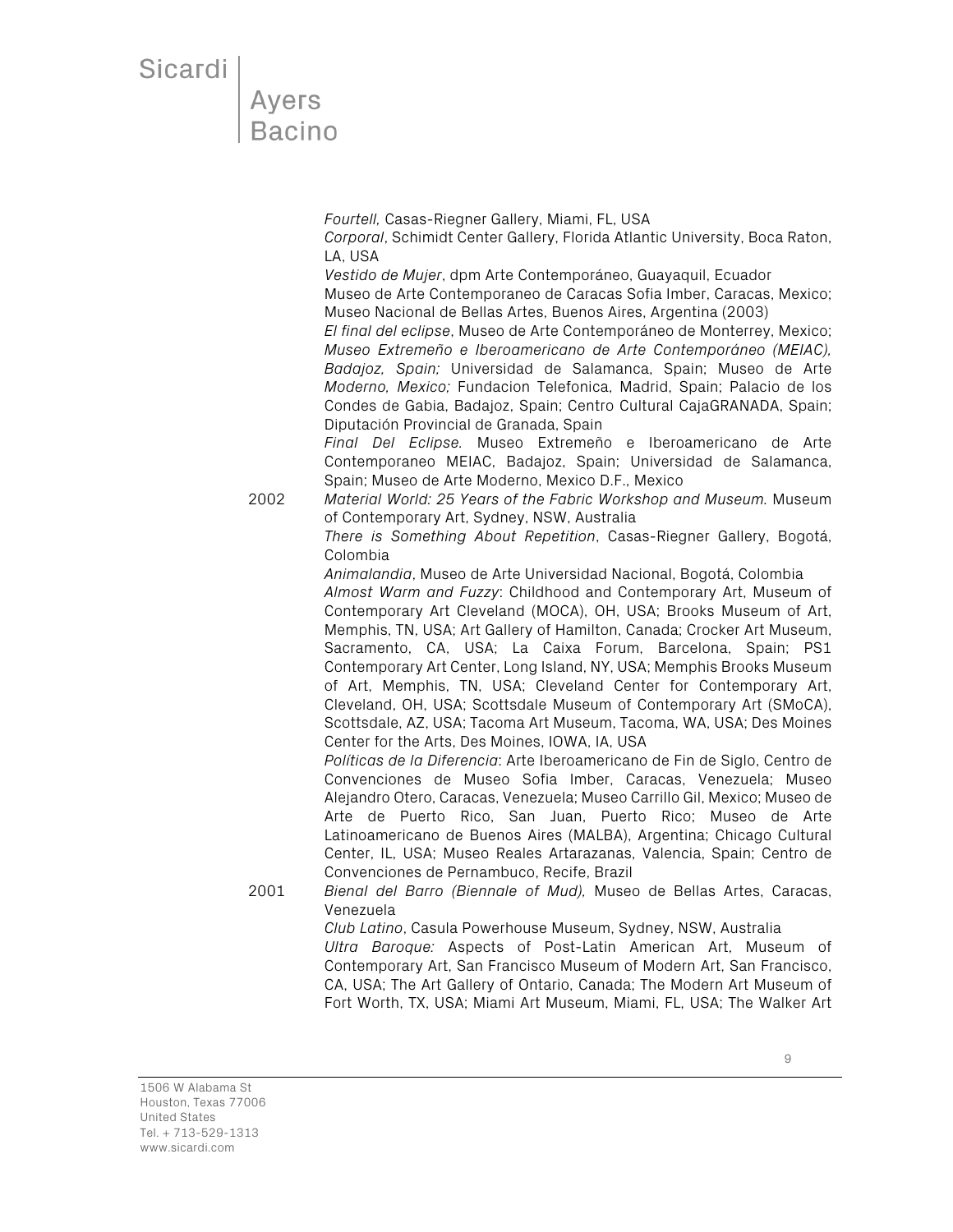## **Ayers Bacino**

Center, Minneapolis, MN, USA; Museum of Contemporary Art, San Diego (MCASD), La Jolla, CA, USA

*Final Del Eclipse. (Touring exhibition). Fundacion Telefonica, Madrid, Spain;* Palacio de los Condes de Gabia, Badajoz, Spain; Salas Caja General e Instituto Santa Fe, Granada, Spain*.*

*Retorno al Pais de las Maravillas: El Arte Contemporaneo y La Infancia.*  Centre Cultural de la Fundacion "la Caixa, Barcelona, Spain.

2000 *Versiones del Sur: 5 propuestas en torno al arte en Latinoamerica*, Museo Nacional Centro de Arte Reina Sofia, Madrid, Spain *Ultra-Baroque: Aspects of Post-Latin American Art.* Museum of Contemporary Art, San Diego; La Jolla, CA, U.S.A Almost Warm and Fuzzy: Childhood and Contemporary Art. (Touring Exhibition). SMoCA Scottsdale Museum of Contemporary Art, Scottsdale; Tacoma Art Museum, Tacoma, U.S.A

*Send in the Clowns*, Art Gallery of Greater Victoria, Victoria, British Columbia

1999 *Modern Starts: People, Places, Things. NY MoMA Museum of Modern Art. New York, NY, U.S.A (commissioned by NY MoMA the large-scale installation Cemetery: Vertical Garden 1992-1999) Transcontinental.* Museum of Contemporary Art of San Diego. San Diego,

California, CA, USA

*Arte y violencia en Colombia desde 1948.* Museo de Arte Moderno de Bogota. Bogota, Colombia.

1998 *Sliding Scale*, South Eastern Center for Contemporary Art (SECCA), Winston-Salem, NC, USA

*Generación Intermedia,* Biblioteca Luis Angel Arango, Bogotá, Colombia

- 1997 *Of Mudlarkers and Measurers, Agnes Ethenington Art Center,* Ottawa Art Gallery, Queens University, Kingston, Ontario, Canada
- 1996 *Collective Soul*, Galeria Marina Marabini, Bologna, Italy *Natura Morte (Still Life),* Institute für Auslandsbeziehungen Galerie, Stuttgart and Bonn, Germany *V Bienal de Bogota.* Museo de Arte Moderno de Bogota (MAMBO). Bogota, Colombia *Fuera de Limite,* Biblioteca Luis Angel Arango, Bogotá, Colombia *The Essential Object*, Palo Alto Cultural Center, Palo Alto, CA, USA *Explorations Part I: The Shoreline*, The Art Museum of Santa Cruz, CA, USA *Matters of the Heart*, Haines Gallery, San Francisco, CA, USA *Changing Spaces*, Vancouver Art Gallery, Canada; Arts Festival Atlanta, GA, USA; Miami Art Museum, FL, USA; Norton Museum, Palm Beach, FL, USA (Curated by Mary Jane Jacobs) 1995 *Confronting Nature: Silenced Voices*, Main Art Gallery, California State University, Fullerton, CA, USA

*About the Size of It,* The Exploratorium, San Francisco, CA, USA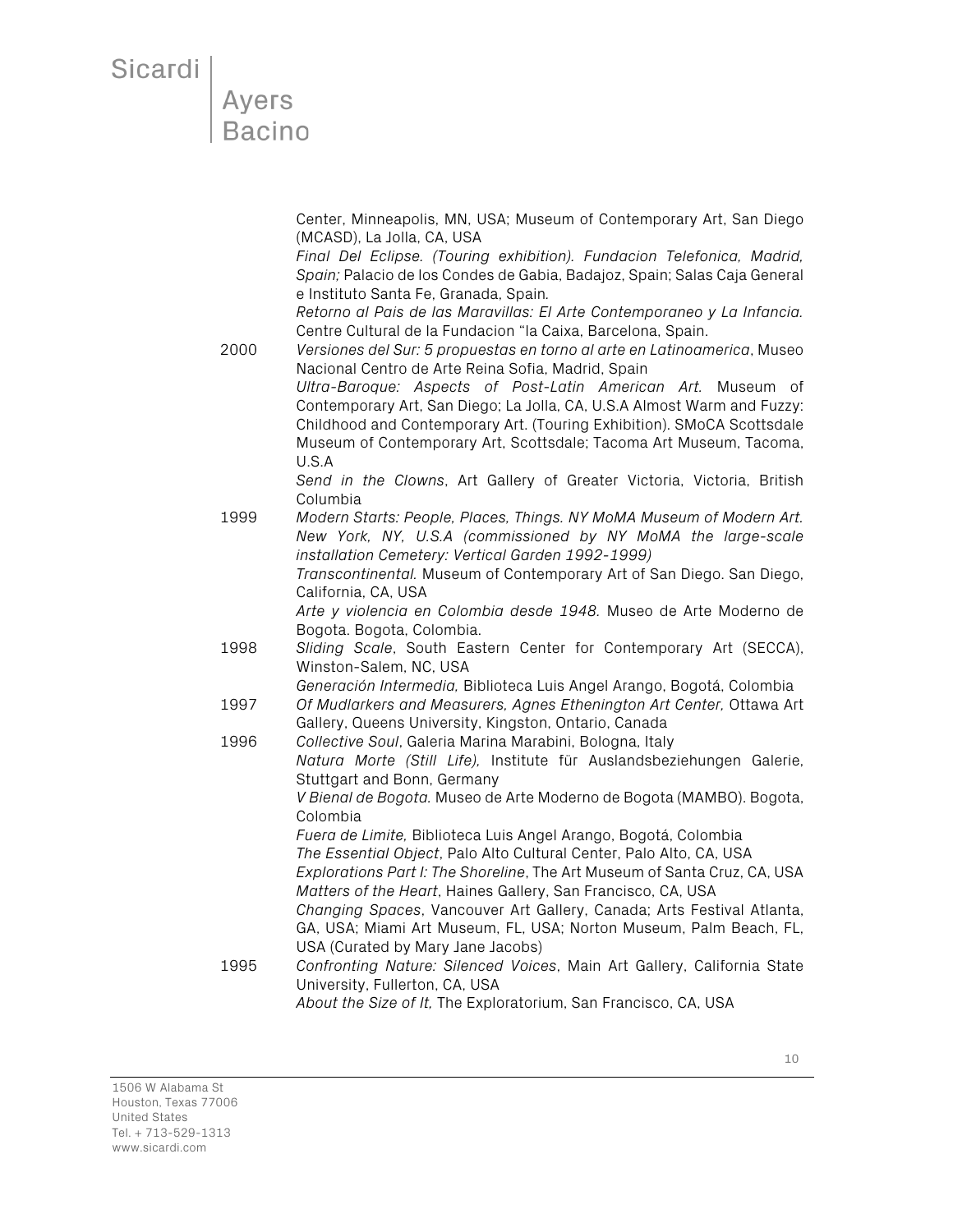### Ayers **Bacino**

1994 *Ante América: Actualidad latinoamericana*, Museo de Arte y Diseño Contemporáneo (MADC), San José, Costa Rica; Biblioteca Luis Angel Arango, Bogotá, Colombia *Animal,* John Michael Kholer Art Center, Sheboygan, WI, USA *Punto de Apoyo,* Expo Arte Guadalajara '94, Mexico; Colombian Center, New York, NY, USA; Galeria Deimos, Bogotá, Colombia *Cartographies*, Biblioteca Luis Angel Arango, Bogotá, Colombia; Museo de Artes Visuales Alejandro Otero, Caracas, Venezuela; The Bronx Museum of the Arts, Bronx, NY, USA; Fundacion La Caixa, Madrid, Spain; Winnipeg Art Gallery, Winnipeg, Canada; National Gallery of Canada, Ottawa, Canada *The Flag Show*, Capp Street Project, San Francisco, CA, USA *Klima Global-Arte Amazonas*, Kunst Forum Museum, Aachen, Dresden, Germany; Staatliche Kunsthalle, Berlin, Germany; Museo de Arte Moderna de Rio de Janeiro, Museu de Arte Moderno de São Paulo, Brazil 1993 *Lingua Latina est Regina*, Stux Gallery, New York, NY, USA *Space of Time: Contemporary Art from the Americas, Americas Society*, New York, NY, USA; Center for Fine Arts, Miami, FL, USA; Museo Alejandro Otero, Caracas, Venezuela *Global Climate–Amazonian Art,* Staatliche Kunsthalle, Berlin, Germany; Kunst Forum Museum, Aachen, Germany. Colombian Contemporary Images. The Queens Museum of Art, New York, NY, USA 1992 *Entre-trópicos*, Museo de Arte Contemporaneo de Caracas, Venezuela *Work in Progress by Visiting Faculty, San Francisco Art Institute, San Francisco, CA, USA*; Contemporary Images, The Queens Museum of Art, New York, NY, USA *Klima Global-Arte Amazonas. (Touring exhibition).* Museu de Arte Moderna de Rio de Janeiro, Brazil; Museu de Arte Moderno de Sao Paulo, Brazil. Museu de Arte, Brasilia, Bienal de Sao Paulo, Parque lbirapuera, Staatliche Kunsthalle Berlin, Germany. *Ante America. (Touring exhibition).* Biblioteca Luis Angel Arango, Bogota, Colombia. 1991 *Cuarta Bienal de La Havana*, Centro Wilfredo Lam, Havana, Cuba *Instalaciones*, Museo de Arte Moderno de Medellín, Colombia *Obra Reciente (Recent work).* Galeria Garces y Velasquez. Bogota*, Colombia. 10 Jovenes Artistas Colombianos.* Planetario Distrital. Bogota, Colombia. Naturaleza Viva. Galeria Santa Fe. Bogota, Colombia 1990 *II Bienal de Bogotá*, Museo de Arte Moderno, Bogotá, Colombia *Arte Colombiano de los 80, Escultura*, Centro Colombo Americano, Bogotá, Colombia *XXXIII Salon Nacional de Artistas*, Feria Exposicion, Bogotá, Colombia 1989 *Treinta años de Arte Uniandino.* Biblioteca Luis Angel Arango, Bogota, Colombia 1988 *I Bienal de Arte de Bogotá*, Museo de Arte Moderno, Bogotá, Colombia

1987 *XXXI Salon Nacional de Artistas*, Aeropuerto Rionegro, Medellín, Colombia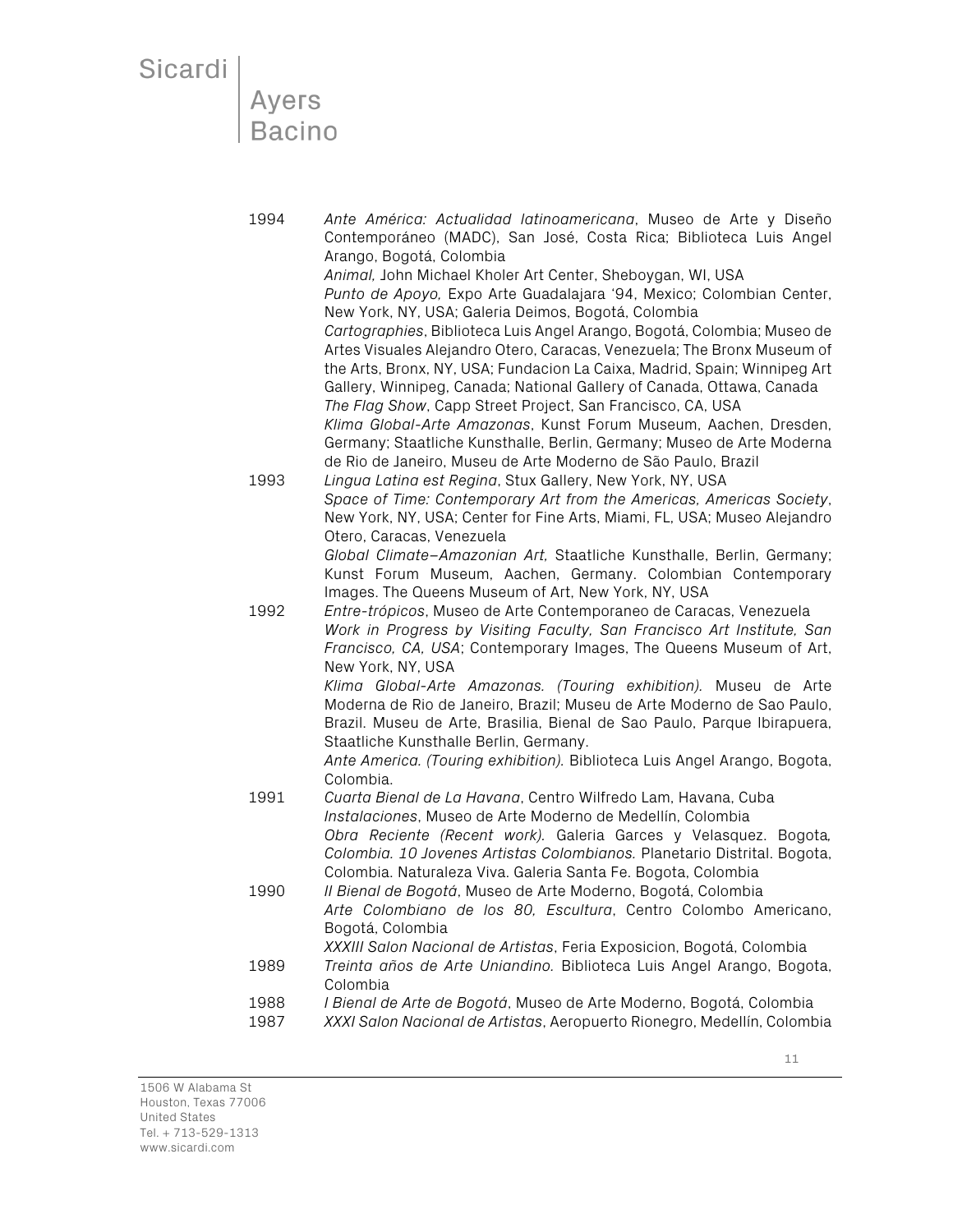Ayers **Bacino** 

1986 *XXX Salon Nacional de Artistas*, Museo Nacional, Bogotá, Colombia 1985 *Salon de Arte Joven*, Museo de Arte Moderno La Tertulia, Cali, Colombia *V Salon Arturo Ravinovich.* Museo de Arte Moderno de Medellin. Medellin, Colombia

#### VIDEO FESTIVALS

Cardoso Flea Circus 8 min colour video, co-directed with Ross Rudesh Harley 1997: Medianale, Berlin, 1997; Fabric Workshop and Museum, Philadelphia, 1997; Espacio Vacio, Bogotá; Norton Museum, Florida, 1998; VideoBrasil, São Paulo, 1998; Montreal International Festival of New Cinema and New Media, 1998; AV-arkki, Helsinki, 1998; Philadelphia International Film 1998; Festival. Medianale, Berlin Film Festival, 1998; MuuMediaFestival X,Helsinki, 1998; SBS TV Australia, 1998-2000; D.art 98, Sydney; Museum of Modern Art, New York, 2000 Second Annual Video Marathon, Art in General, New York, 2000

#### ACADEMIC APPOINTMENTS

- 1995 Visiting artist. Universidad de Los Andes. Bogota, Colombia. Visiting artist. San Francisco Art Institute. San Francisco, CA, USA
- 1991-93 Visiting artist. California Institute for the Arts. Los Angeles, CA, USA

#### AWARDS & DISTINCTIONS

- 2020 New Dimensions: NSW Visual Arts (Established) Fellowship, partnership between Create NSW and Museum of Contemporary Art Australia (MCA)
- 2015 DDCA Symposium, "The Outstanding Field: Artistic Research Emerging from the Academy," Victorian College of the Arts, Melbourne, Australia (Lecturer)
- 2012 Redlands Art Prize, National Art School Gallery, Sydney, Australia
- 2011 David Harold Sculpture Prize, Sydney College for the Arts Gallery, Sydney, Australia (Finalist)
- 2008 GRAPHICSTUDIO, University of South Florida, Tampa, FL, USA (Artist-inresidence)

Bundanon Trust, New South Wales, Australia (Artist-in-residence)

- 2005 One Miami Riverside Walk, Miami, FL, USA (Commissioned public art work)
- 2004 Jupiter's Art Award, Gold Coast Art Gallery, Gold Coast, Australia (First prize)
- 2001 Australia Council for the Arts, New South Wales, Australia (Artist grant)
- 1990 II Bienal de Bogotá, Museo de Arte Moderno de Bogotá (MAMBO), Colombia (First prize)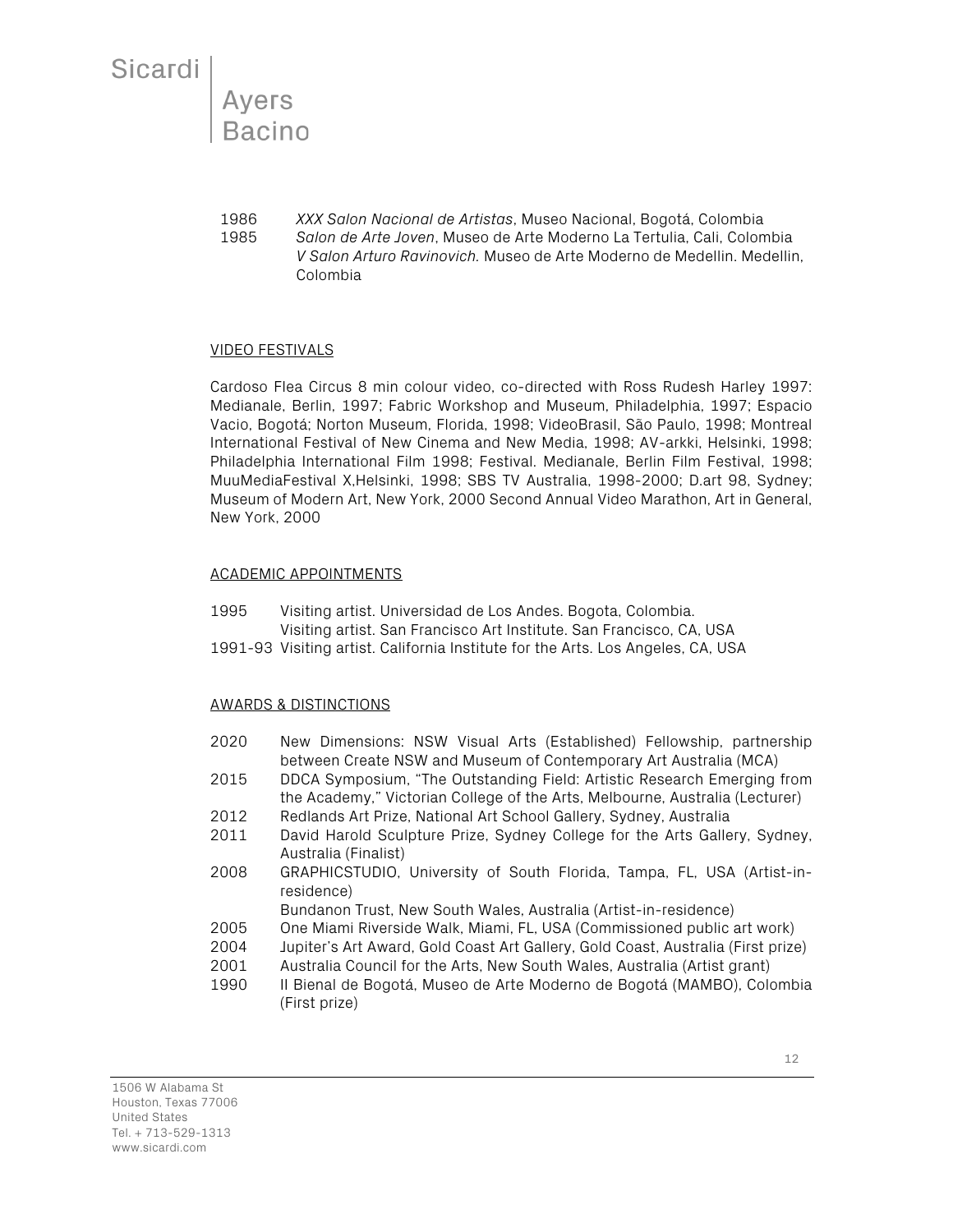Ayers **Bacino** 

- 1999 Museum of Modern Art (MoMA), New York, NY, USA (Commissioned wall installation)
- 1996 The Fabric Workshop and Museum, Philadelphia, PA, USA (Commissioned video work, installation, artist-in-residence)
- 1994 Banff Centre for the Arts, Alberta, Canada (Artist-in-residence) Capp Street Project, San Francisco, CA, USA (Artist-in-residence)
- 1993 San Francisco Artspace, CA, USA (Artist-in-residence) Instituto Colombiano de Cultura, Colombia (Artist grant)
- 1989 Yale University, New Haven, CT, USA (Scholarship)
- 1987 Banco de la República, Bogotá, Colombia (Scholarship for overseas graduate studies)

SELECTED COLLECTIONS Artbank, Australia Biblioteca Luis Angel Arango, Bogotá, Colombia Cisneros Fontanals Art Foundation (CIFO), Miami, FL, USA Colección de Arte Banco de la Republica, Bogotá, Colombia Colección Patricia Phelps de Cisneros, Caracas, Venezuela Daros Latinamerica, Zürich, Switzerland Gold Coast Art Gallery, Gold Coast, Australia Miami Art Museum, Miami, FL, USA Museo de Arte Contemporáneo, Bogotá, Colombia Museo de Arte Moderno de Bogotá, Bogotá, Colombia Museum of Contemporary Art, San Diego, CA, USA Museum of Contemporary Art, Sydney, Australia Museum of Fine Arts, Houston (MFAH), Houston, TX, USA National Gallery of Australia, Canberra, Australia National Gallery of Victoria, Melbourne, Australia Newcastle Regional Art Gallery, Cooks Hill, Australia Pérez Art Museum, Miami Beach, FL, USA San Francisco Museum of Modern Art, San Francisco, CA, USA Tamworth Regional Art Gallery, Tamworth NSW, Australia Tate Modern, London, UK The Arts Centre Gold Coast, Surfers Paradise, Australia The Fabric Workshop and Museum, Philadelphia, PA, USA The Jack S. Blanton Museum of Art, Austin, TX, USA The Space Collection, Irvine, CA, USA

#### **BIBLIOGRAPHY**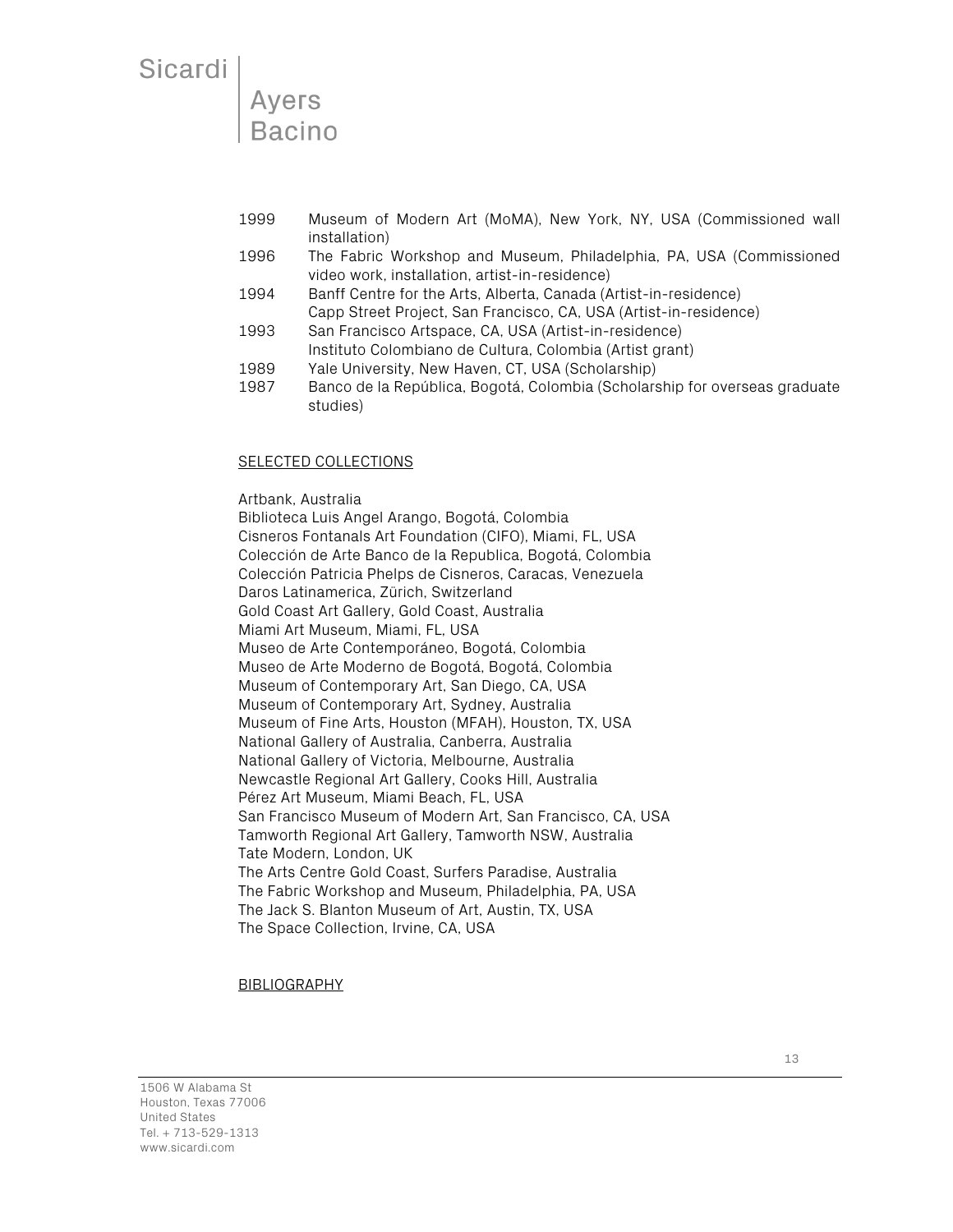**Ayers Bacino** 

2021 Wilson, Emma-Kate. 2021. "From Circus Fleas to Peacock Spiders, María Fernanda Cardoso Exalts Nature." MutualArt.

R.O. 2021. "AustraLatina: María Fernanda Cardoso Se Confirma En Australia Como Una de Las Artistas Latinoamericanas Más Importantes Del Siglo." SBS Español. 2021.

Hynes, Victoria. 2021. "Maria Fernanda Cardoso: Gumnuts and Sandstone." Art Almanac. 2021.

Kale, Neha. 2021. "Natural Born-Artist." The Saturday Paper, May 2021. Sullivan+Strumpf. 2021. "Maria Fernanda Cardoso: Three Continents and 30

Years of Art Making." Roca, Jose and, Alejandro Martin, no. March/April: 46– 53.

Klein, Barret Anthony. 2021. "Wax, Wings, and Swarms: Insects and Their Products as Art Media." University of

Wisconsin. Pupating Lab: La Crosse.

Bautista, Myriam. 2021. "Las Confesiones de Carolina Ponce de León - Revista BOCAS - Cultura - ELTIEMPO.COM." El Tiempo, March 9, 2021.

Ávila Forero, Angélica. 2021. Museo Voraz. Bogota: Laguna Libros.

2020 Arte Al Límite. 2020. "Simbiosis Entrópica Exposición Colectiva En Museo de Arte de Pereira, Colombia," April 15, 2020. Artforum. "Maria Fernanda Cardoso Awarded NSW Visual Arts Fellowship," 2020.

ArtsHub. "ICYMI: The Week's Top News in the Arts," 2020.

ARTnews. "ARTnews in Brief: Eye & Art Prize Reveals 2020 Winner—and More from March 20, 2020," 2020. "Breathtaking Westmead Art Branches out to Honour Nature's Role." 2020. Westmead Redevelopment. 2020.

Create NSW Arts, Screen & Culture. "Maria Fernanda Cardoso Awarded 2020 NSW Visual Arts Established Fellow," 2020

Escallón, Ana Maria. 2020. "La Sexualidad de La Naturaleza." Las 2 Orillas. 2020.

Fortescue, Elizabeth. "Weaving a Tiny Web of Intrigue." Daily Telegraph. March 19, 2020.

Gomez Echeverri, Fernando. 2020. "María Fernanda Cardoso: De Domar Pulgas a Aislarse En Una Burbuja." El Tiempo, July 10, 2020.

"In the Garden of Earthly Delights: Maria Fernanda Cardoso." 2020. Sullivan+Srumpf, no. Summer: 48–53.

Know My Name. 2020. Canberra: National Gallery of Australia.

"Maria Fernanda Cardoso Awarded 2020 NSW Visual Arts Established Fellow." Artdaily.Com. March 27, 2020. "MIKRÓN | Colectiva | Casa Hoffman, Bogotá | 6/03 – 4/04." Arte al Límite, 2020.

Nguyen, Justine. "Maria Fernanda Cardoso Is the 2020 NSW Visual Arts Fellow." Limelight. Sydney, March 2020. Rhizome. "MIKRON Group Exhibition," 2020.

Rodriguez, John Angel. "MIKRÓN (Μm)." Terremoto. Mexico City, March 2020. 2019 Escallón, Ana Maria. "La Transformación de Un Hilo." Las 2 Orillas. March 9, 2019.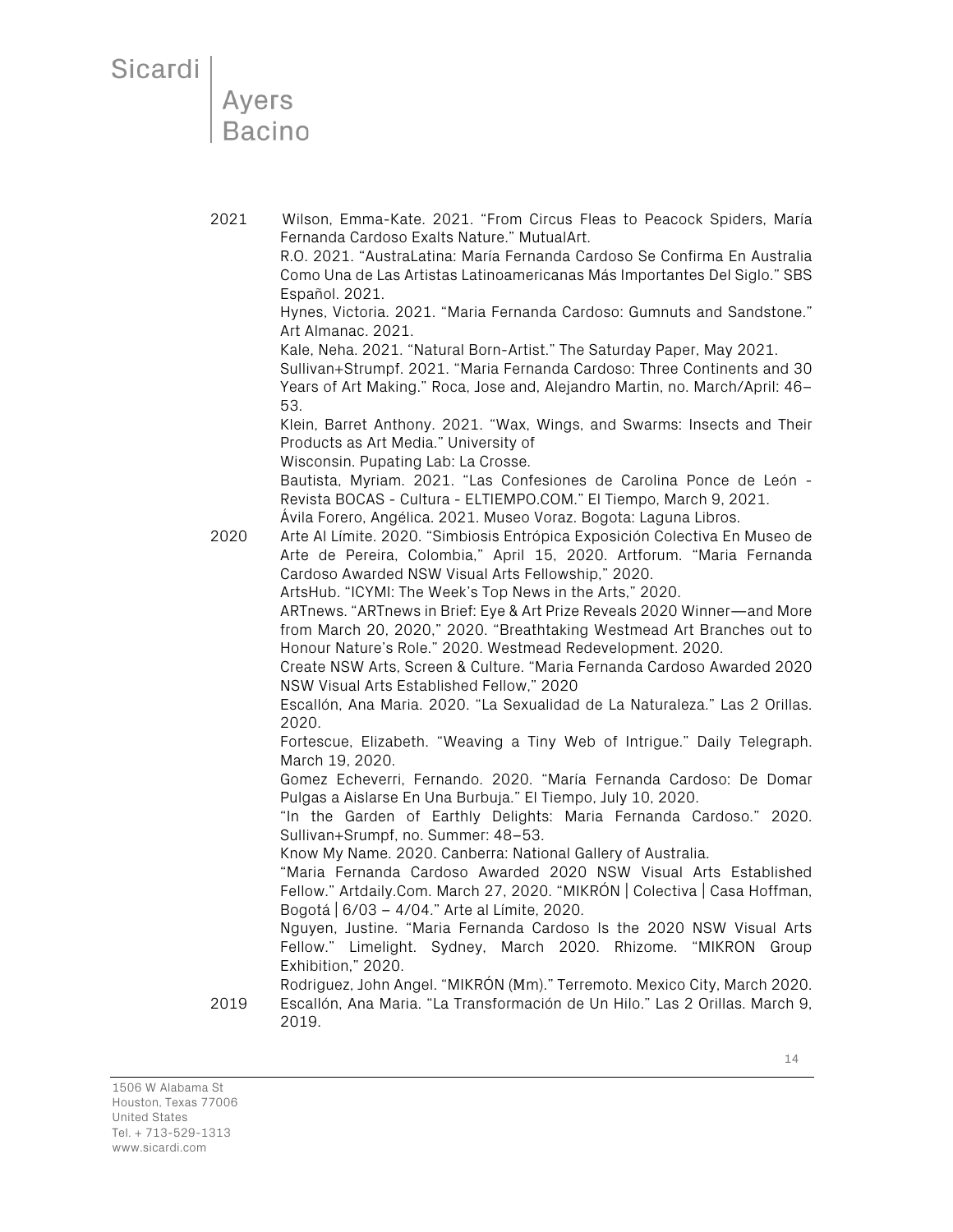Goldstein, Andrew. "From a \$240,000 Plastic-Bag Bliss-Out to a \$3,500 Surrealist Delight, Here Are the 6 Best Artworks at the 2019. Armory Show." Artnet News. March 7, 2019.

Peñaloza, F., & Walsh, S. (2019). Mapping south-south connections : Australia and Latin America. London: Palgrave Macmillan.

Posada, Simon. "Instrucciones Para Anudar Una Pulga." El Tiempo. December 24, 2019. Posada, Simon. "Instrucciones Para Anudar Una Pulga." Revista Bocas. Bogota, 2019. Blanc Art. "10 Colombian Artist You Should Know," 2019.

2018 Allen, Esther. "Returning the Gaze, with a Vengeance." The New York Review of Books. July 8, 2018. Architecture and Design. "Living Artwork a Breath of Fresh Air for Green Square," 2018.

Bossa, Paula. "Apología a Lo Perecedero." Galeria Casas Riegner, 2018.

"El Final de Un Ciclo En Casas Riegner." Arcadia. Bogota, February 2018.

Guzmán Díaz, Laura. "Dos Artistas Que Le Dan Vida a Los Objetos Olvidados." El Tiempo. February 26, 2018.

Kanellos, Tony. "Maria Fernanda Cardoso." In Divided Worlds. Adelaide Biennial of Australian Art, 38–39. Adelaide: Art Gallery of South Australia, 2018.

Kembrey, Melanie. "The Amazing Maria Fernanda Cardoso." The Sydney Morning Herald. November 16, 2018.

"Living Artwork Breathes Life into Green Square." Australian Arts Review. June 1, 2018.

"Maria Fernanda Cardoso." In Abstracción Textil, 36–39. Bogota: La Oficina del Doctor, 2018.

"Maria Fernanda Cardoso to Create Major Series of Sandstone Sculptures." Art Almanac. June 5, 2018.

McNab, Heather. "Building Blocks to the Future: Artist Maria Fernanda Cardoso's Installation in Green Square Features Sandstone Blocks and Trees to Create an Amphitheatre for Years to Come." Central Sydney News. June 6, 2018. McDonald, John. "Art: Maria Fernanda Cardoso." The Sydney Morning Herald. February 16, 2018.

2017 Barrett, Jennifer and Jacqueline Millner. Australian Artists in the Contemporary Museum. London: Routledge, 2017. Cameron, Dan and Cristóbal Zapata. 2017. "Exposiciones Paralelas." In XIII Bienal de Cuenca Impermanencia: La Mutación Del Arte En Una Sociedad Materialista, 298– 325. Cuenca: Fundación Municipal Bienal de Cuenca. Cardoso, Maria Fernanda. "Making Sense of Artful Science: The Art of Model Making in the Natural Sciences." A Working Model of the World, 2017.

"Maria Fernanda Cardoso." In La Vuelta. 28 Fotógrafos y Artistas Colombianos. Bogota: Seguros Bolivar, 2017.

"Maria Fernanda Cardoso." In Seeing Science, 8–9. Sydney: The Grace Cossington Smith Gallery, 2017.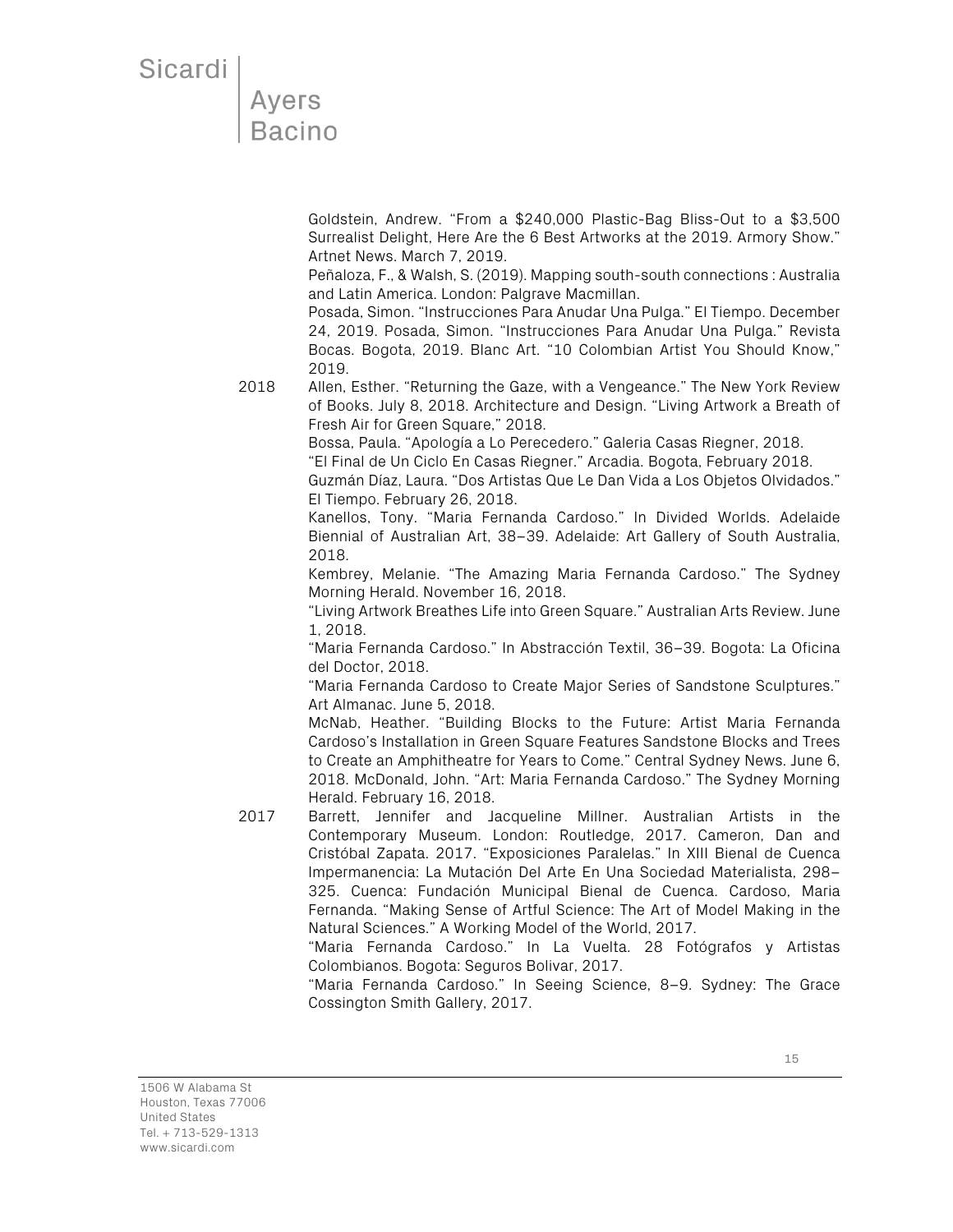Munro, Peter. "UNSW Exhibition Reveals a Model Case of Murder and Injustice." The Sydney Morning Herald. May 30, 2017.

Paroissien, Leon. 2017. "Maria Fernanda Cardoso: Sandstone Pollen." In ICC Sydney Art Collection: A Curated Collection

of Art to Celebrate Sydney, 98–101. Sydney: ICC Sydney Art Collection.

2016 Bullock, Natasha. "Maria Fernanda Cardoso." In MCA Collection Handbook, 88–89. Sydney: Museum of Contemporary Art Australia, 2016.

Degrenne, Marilyn and Florette, Benoit. "Maria Fernanda Cardoso." In L'ABC... Z Des Héroïnes. Rennes: La Balade des Livres, 2016.

"'La Curiosidad Es Deliciosa, Me Motiva a Descubrir Lo Nuevo', Maria Fernanda Cardoso." Revista Cromos. Bogotá, December 2016.

Miller, Geoffrey. "Art to Attract Mates." In On the Origin of Art, 160–271. Hobart: MONA Museum of Old and New Art, 2016.

2015 Beil, Ralf and Holger Broeker. "Maria Fernanda Cardoso." In Dark Mirror: Art from Latin America Since 1968, 76–77. Wolfsburg: Kunstmuseum Wolfsburg, 2015.

> Colin, Jonathan and Fernando Arias. "El Agua Es... / Water Is..." In Better than / Mejor Que, 2 of Nueva., 106–21. Nuqui: Fundación Más Arte Más Acción, 2015.

> Escallón, Ana Maria. "La Geometría En El Universo de María Fernanda Cardoso." Las 2 Orillas. May 23, 2015.

> Lara, Stevens. "Dismembering the Member: Rethinking Sexual Difference in Maria Fernanda Cardoso's Exhibition 'It's Not Size That Matters, It Is Shape.'"

> Journal of the Association for the Study of Australian Literature 15, no. 2 (2015): 1– 13.

> Mundine, Djon. "Maria Fernanda Cardoso: Mestizaje." Artlink Indigenous 2, no. 35 (June 2015): 30–32.

> Obrist, Hans Ulrich, and Karen. Marta. 2015. "Maria Fernanda Cardoso." In Conversations in Colombia : Anañam-Yoh- Reya, 164–75. Bogota: La Oficina del Doctor.

> Obrist, Hans Ulrich. 2015. "Maria Fernanda Cardoso." In Conversaciones En Colombia : Anañam-Yoh-Reya, 164–75. Bogota: La Oficina del Doctor. (Spanish version)

> Warner, Gary. "Maria Fernanda Cardoso." In Redlands Konica Minolta Art Prize, 8. Sydney: National Art School, 2015. Wellen, Michael. "Maria Fernanda Cardoso: An Unnatural Dance." In Contingent Beauty: Contemporary Art from Latin America, 80–87. Houston: Museum of Fine Arts, 2015.

2014 Bolt, Andrew. "Bad Abbott: Hands Off Arts Grants for Spider Sex!" Herald Sun. Melbourne, May 2014.

> Buiani, Roberta, and Genosko, G. (2014). Putting Penises under the Microscope. InVisible Culture: An Electronic Journal for Visual Culture, 20.

> Corbert, David. "Maria Fernanda Cardoso." In South : Australia, Mexico and South Africa, 38–41. Gymea: Hazelhurst Regional Gallery and Arts Centre, 2014.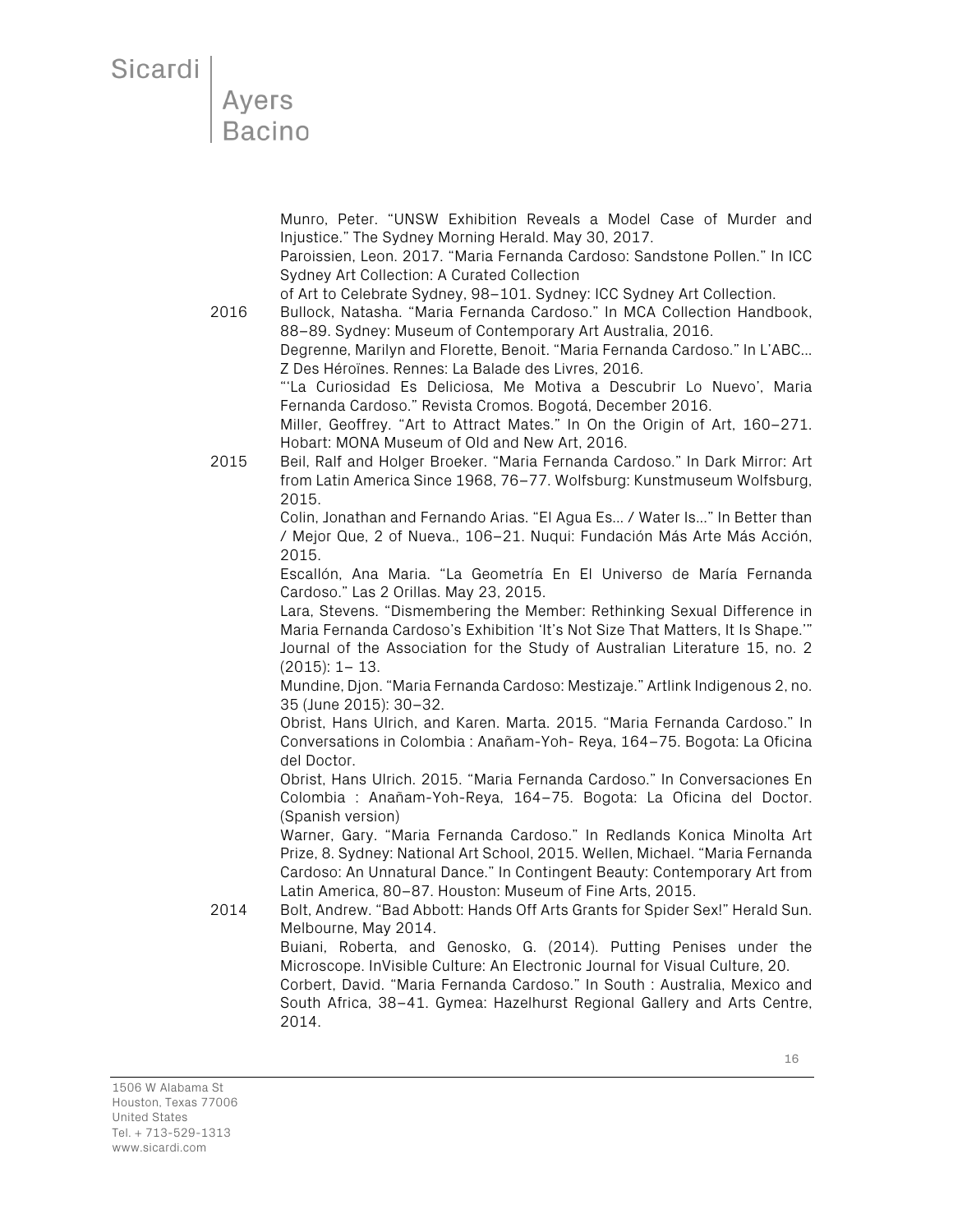"Maria Fernanda Cardoso." In Uncovered Hidden Pleasures of the Day, 12– 15, 21. Sydney: Black Town Arts Centre, 2014.

Escobar, Melba. "Maria Fernanda Cardoso: La Vida Como Obra de Arte." Revista Diners. Bogota, 2014.

Puvanenthiran, Bhakthi. "Maria Fernanda Cardoso Wins Australia Council Grant to Video Insect Sex." The Sydney Morning Herald. Sydney, May 2014.

2013 Candela, Iria, and Chris Miller. "Maria Fernanda Cardoso." In Art in Latin America, 1990-2010, XX–XX. London: Tate Publishing, 2013.

Elias, Ann, and Nicholas Tsoutas. "Maria Fernanda Cardoso." In Camouflage Cultures: Surveillance, Communities, Aesthetics & Animals, 26–27. Sydney: Sydney University Press, 2013.

Herzog, Hans-Michael. 2013. "Maria Fernanda Cardoso." In Aliento Arte de Colombia : Zeitgenössische Kunst Aus Kolumbien, 4–5, 12–13. Bochum: Bönen Kettler.

Herzog, Hans-Michael. 2013. "Maria Fernanda Cardoso." In Cantos Cuentos Colombianos : Arte Contemporáneo Colombiano, 90–105. Zürich: Daros-Latinamerica.

Roca, Jose and Alejandro Martin. Animalario de Maria Fernanda Cardoso. Bogota: Seguros Bolivar, 2013.

Warner, Andy. "Shape Matters." Symbolia The Tablet Magazine of Illustrated Journalism, no. 4 (April 2013): 10–18.

2012 Candela, Iria. "La Rana y la Apisonadora." In Contraposiciones: Arte Contemporáneo En Latinoamérica 1990-2010, 60– 65. Madrid: Alianza Forma, 2012.

Cardoso, Maria Fernanda. "Matrimonio Entre Ciencia y Arte: La Creación Del Museo de Órganos Copulatorios." Errata, no. 8 (2012): 177–181.

Cardoso, Maria Fernanda. "The Aesthetics Of Reproductive Morphologies." University of Sydney, 2012.

Fortescue, Elizabeth. "Artist Maria Fernanda Cardoso Tackles the Taboo at Biennale of Sydney." Daily Telegraph. February 29, 2012.

Macgreggor, Elizabeth. "Looking, Observing, Making Things." In Volume One: MCA Collection, 208–16. Sydney: Museum of Contemporary Art, 2012.

"Maria Fernanda Cardoso" In 100 Colombianos, 86–87. Bogota: Asociación Fusionarte, 2012.

McColl, Gina. "Insect Porn." The Sydney Morning Herald. April 18, 2012.

Morgan, Joyce. "In Praise of Beauty That Lurks Out of Sight." The Sydney Morning Herald. April 21, 2012.

Roca, José and, Sylvia Suárez. "Maria Fernanda Cardoso." In Transpolitico : Arte En Colombia, 1992-2012, 60–63. Barcelona: Lunwerg Editores, 2012. Thomas, R. (2012). When size is relative. Uniken, 65, 20–21.

Zegher, M. Catherine de, And, and Gerald McMaster. "Museum of Copulatory Organs (MOCO)." In 18th Biennale of Sydney 2012 : All Our Relations, 1st ed., 220–21. Woolloomooloo: Biennale of Sydney, 2012.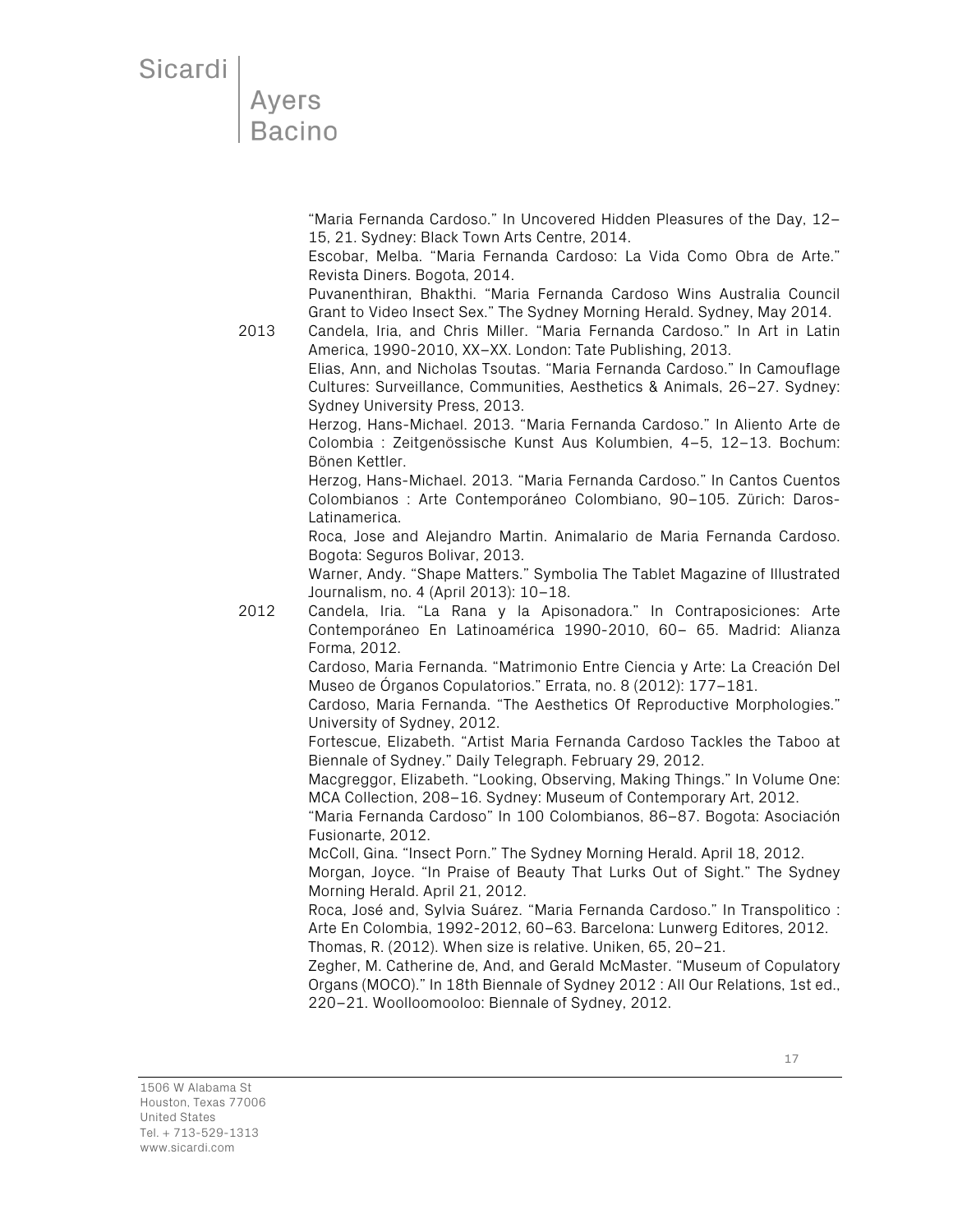#### **Ayers** Bacino

2011 Elias, Ann. "Maria Fernanda Cardoso." In Camouflage Cultures: Surveillance, Communities, Aesthetics & Animals, 199–205. Sydney: Sydney University Press, 2011.

Crawford, A. (2011). Small Wonders. Australian Art Collector Magazine, June(56), 145–150.

Garzón, Diego. De Lo Que Somos: 110 Obras Para Acercarse Al Arte Contemporáneo Colombiano. Madrid: Lunwerg Editores, 2011.

Johach, Eva. "Cardoso, Leaves and Sticks." In Ilinx. Berliner Beiträge Zur Kulturwissenschaft - Mimesen, 2:195–205. Hamburg: Philo Fine Arts, 2011.

Pedrosa, Adriano. "Cartographies 14 Latin American Artists." Art Nexus Brasil En Colombia, 2011, 48–52.

Ryan, Meryl. 2011. Where There Is Water. Booragul: Lake Macquarie City Art Gallery.

Serota, Nicholas. Tate Latin American Acquisitions Committee : Celebrating 10 Years. London: Tate, 2011.

Talavera, Laura, and Consejo Nacional para la Cultura y las Artes. "PENDIENTE TITULO SECCION." In La Experiencia Intelectual de Las Mujeres En El Siglo XXI, 1st ed., 69–73. Ciudad de México: Consejo Nacional para la Cultura y las Artes, 2011.

Zimmer, Lori. "Maria Fernanda Cardoso's Gorgeous Jewel-Toned Artworks Are Made From Butterfly Wings." Inhabitat. October 24, 2011.

2010 Adler, Phoebe., Tom, Howells., Nikolaos, Kotsopoulos. "Maria Fernanda Cardoso." In Contemporary Art in Latin America, 54–55. London: Black Dog Publishing, 2010.

> MacDonald, John. "Treasures from a Curious Chest." Sydney Morning Herald. August 7, 2010.

"María Fernanda Cardoso, Al Natural." Revista Cromos. Bogota, May 2010.

McFadden, David Revere. Lowery Stokes, Sims., Martina, and D'Alton. "Maria Fernanda Cardoso." In Dead or Alive, 64– 65. New York: Museum of Arts and Design, 2010.

Miranda, C. A. (2010). Beetlemania. ARTnews, January, 98–101.

Moran, Macu. Indomitable Women. Barcelona: Centre Cultura de Dones Francesca Bonnemaison, 2010.

Primera Trienal Internacional Del Caribe: Arte + Medioambiente. Santo Domingo: Museo de Arte Moderno Santo Domingo, 2010.

Rosenberg, Karen. "Fun With Feathers and Bones." The New York Times. 2010.

Slade, Lisa. "Curiouser and Curiouser." In Curious Colony : A Twenty First Century Wunderkammer, 7–18, 47–61. Newcastle: Newcastle Region Art Gallery, 2010.

2009 Best, Susan. "Emu Wear. Exhibition Catalogue." Sydney, 2009.

Britz, Sonja. "In Conversation with Maria Fernanda Cardoso." Antennae, no. 11 (2009): 22–28.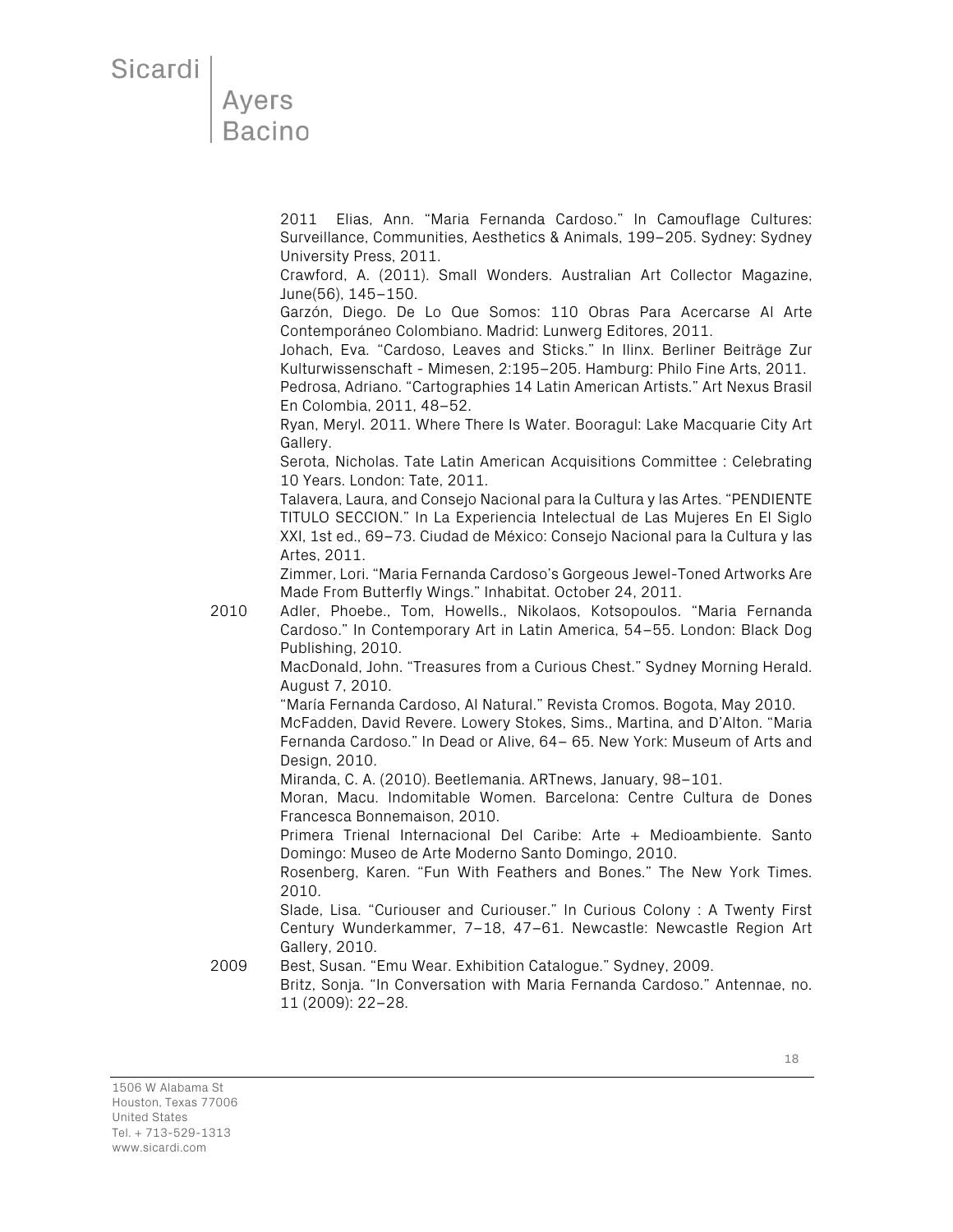Ayers **Bacino** 

> Czasu, Znaki. PENDIENTE. Torun: Centre of Contemporary Art Znaki Czasu, 2009.

> Daros-Latinamerica. Don't Stare at the Sun. Zürich: Centre of Contemporary Art, 2009.

Genosko, Gary. "Our Lady of Mimicry." Antennae, no. 11 (2009): 18–21.

Leyva, Irina. "Maria Fernanda Cardoso." Art Nexus, no. 117 (2009): 133–34.

Márceles, Eduardo. Los Recursos de La Imaginación : Artes Visuales Del Caribe Colombiano. Barranquilla: Fundación Amigos del Arte del Caribe, 2009.

Rigney, Virginia. Kuru Alala, Eyes Open. Artworks Made in Response to a Series of Bush Trips and Artists Camps Held in the Ngaanyatjarra and Pitjantjatjara Lands of Central Australia 2008-2009. Gold Coast: Gold Coast City Art Gallery, 2009.

2008 Allen, K. (2008). El Museo del Barrio Examines Performance Art. Hispanic Outlook, June, 15–17. Aranda-Alvarado, Rocío. "El Arte No Es Vida." Art Nexus 70, no. 7 (2008): 118–21.

> Baigorri, Laura. Vídeo En Latinoamérica : Una Historia Crit ica. Madrid: Brumaria, 2008.

born AGAIN. (2008, October-September). Vogue Living Australia, 53–54.

Connoly, Georgia. "Emu Wear: Maria Fernanda Cardoso with Ross Rudesch Harley." In Australian, 40–43. Sydney: Casula Powerhouse Museum, 2008.

Lovino, María A. "Maria Fernanda Cardoso." In Arte [No Es] Vida : Actions by Artists of the Americas 1960-2000, 52–56, 219–23. New York: El Museo del Barrio, 2008.

Geczy, Adam. Art : Histories, Theories and Exceptions. English ed. New York: Bloomsbury, 2008.

Genosko, Gary. Maria Fernanda Cardoso : Fashion and Mimesis. Ontario: Rodman Hall Art Centre and Brock University, 2008.

Gibson, Prue. "Maria Fernanda Cardoso." ArtistProfile, no. 3 (2008): 38–42.

Landi, Ann. "Arte / Vida: Actions by Artists of the Americas, 1960-2000." ARTnews, 2008, 136.

"Maria Fernanda Cardoso." In Hecho a Mano. Bogota: La Oficina del Doctor, 2008.

"Maria Fernanda Cardoso." In !Viva La Muerte! : Arte y Muerte En Latinoamerica, 184–87. Las Palmas de Gran Canaria: Centro Atlántico de Arte Moderno CAAM, 2008.

Nieto, Mauricio. Historia Natural y Política: Conocimientos y Representaciones de La Naturaleza Americana. Historia Natural y Política : Conocimiento Representaciones de La Naturaleza Americana. Bogota: Banco de la República, Universidad de los Andes, Universidad Eafit, 2008.

Quiles, Daniel. "Bearing Witness: A Recent Show at El Museo Del Barrio Explored Four Decades of Performance Art in the Americas." Art In America, no. 20 (2008): 87–89.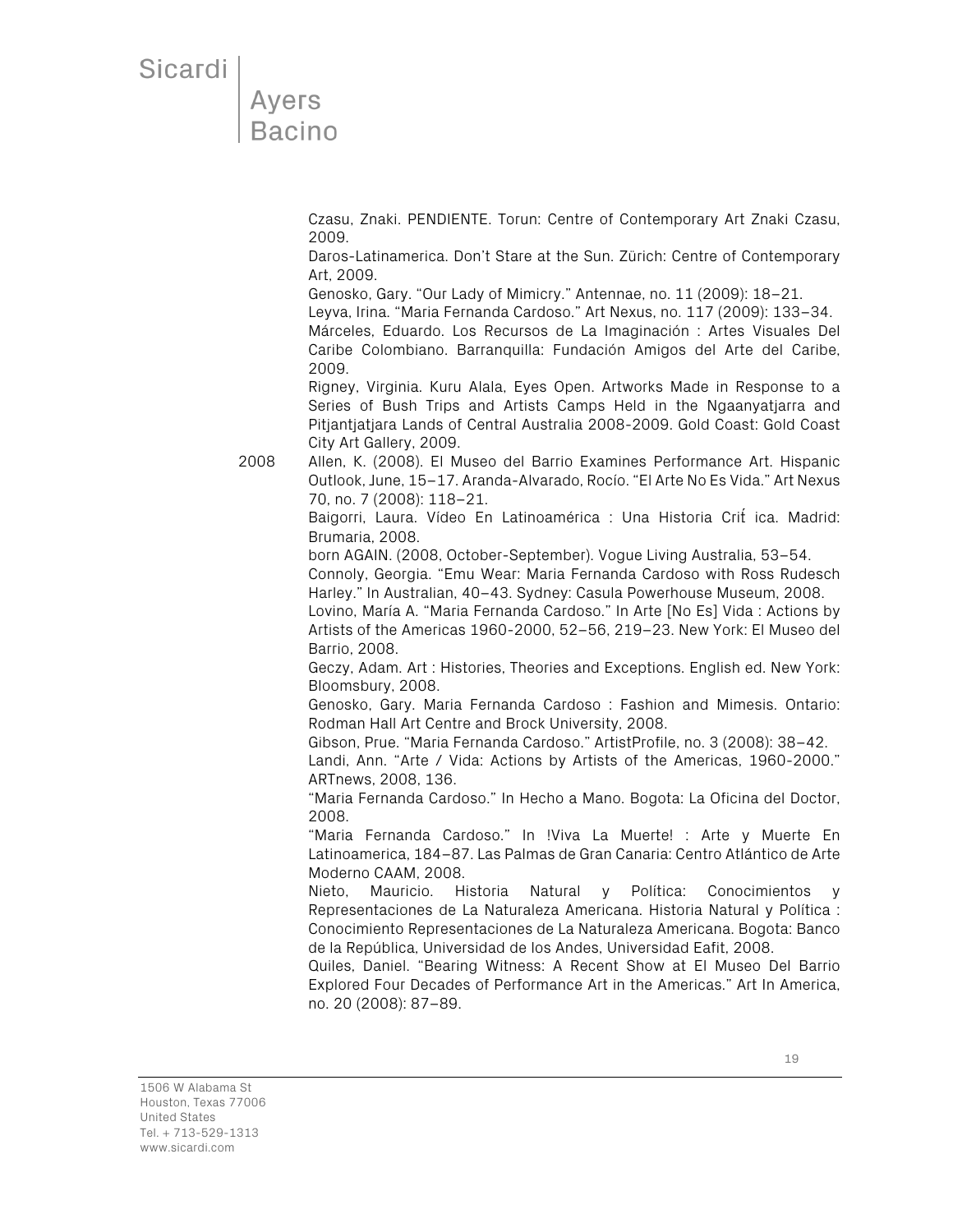**Ayers Bacino** 

> Smith, Roberta. "Arte No Es Vida: Actions by Artists of the Americas, 1960- 2000." The New York Times. February 1, 2008.

2007 Adlington, Brett. Glimpse: Inside Gold Coast City Art Gallery's Collection. Gold Coast: Gold Coast City Art Gallery, 2007. Billick, T. "Maria Fernanda Cardoso." The Lamassu: Acritical Art Blog USF, 2007.

Fernández, Carlos Arturo. "Los Artistas y La Multiplicidad Contemporánea." In Arte En Colombia 1981-2006, 61–89. Medellin: Editorial Universidad de Antioquia, 2007.

Golinski, Hans-Günter. "Maria Fernanda Cardoso." In Puntos de Vista : Zeitgenössische Kunst Aus Der Daros- Latinamerica Collection, 68, 69. Zurich: Museum Bochum, 2007.

Kartofel, Graciela. "Maria Fernanda Cardoso at Chelsea Art Museum." Art Nexus 6, no. 64 (2007): 136.

"Maria Fernanda Cardoso." In Homing Devices, 7–9, 26–27. Tampa: USF Contemporary Art Museum, 2007.

"Maria Fernanda Cardoso." In Latin American Art. Una Mirada a Nuestro Continente. Caracas: Odalys Galería de Arte, 2007.

"Maria Fernanda Cardoso: Y los 'machos' de Australia." Revista Caras. Bogota, 2007.

"New Media / New Materials Highlights in Contemporary Art from The Fabric Workshop and Museum." CAC Contemporary Arts Center. Cincinnati, 2007.

Vicario, Gilbert. "Latin American Art after Multiculturalism." In Constructing a Poetic Universe : The Diane and Bruce Halle Collection of Latin American Art, 23, 150–55, 160–61, 164, 220, 256. Houston: The Museum of Fine Arts, 2007.

2006 Conolly, Georgia. "Maria Fernanda Cardoso." In Death Becomes Her. New York: Chelsea Art Museum, 2006. Fuenmayor, Jesus. "Maria Fernanda Cardoso." In Arte Da América Do Sul : Ponto de Viragem 1989, 120–21. Porto: Museu Serralves and Museu de Arte Contemporânea, 2006.

"Grandes Ligas." Revista Semana. Bogota, January 2006.

Hanor, Stephanie. "Maria Fernanda Cardoso." In TRANSactions : Contemporary Latin American and Latino Art, 44–45. La Jolla: Museum of Contemporary Art San Diego, 2006.

Jaspers, Anneke. "Emu, Next 5 Km." Sydney: Grantpierre Gallery, 2006.

Klaasmeyer, Kelly. "Art Remains." Houston Press. May 18, 2006.

Olivares, Rosa. "Maria Fernanda Cardoso." In 100 Latin American Artists, 102. Madrid: Exit Publishing, 2006.

Ortiz Serrano, Gustavo. La Contemporaneidad En Colombia: 1966-2006. Bogota: Museo de Arte Contemporáneo, 2006.

Ryan, Meryl. "Maria Fernanda Cardoso." In Earth Cry. Booragul: Lake Macquarie City Art Gallery, 2006.

Storer, Russell. "Maria Fernanda Cardoso." In MCA Collection : New Acquisitions 2006, 6. Sydney: Museum of Contemporary Art of Sydney, 2006.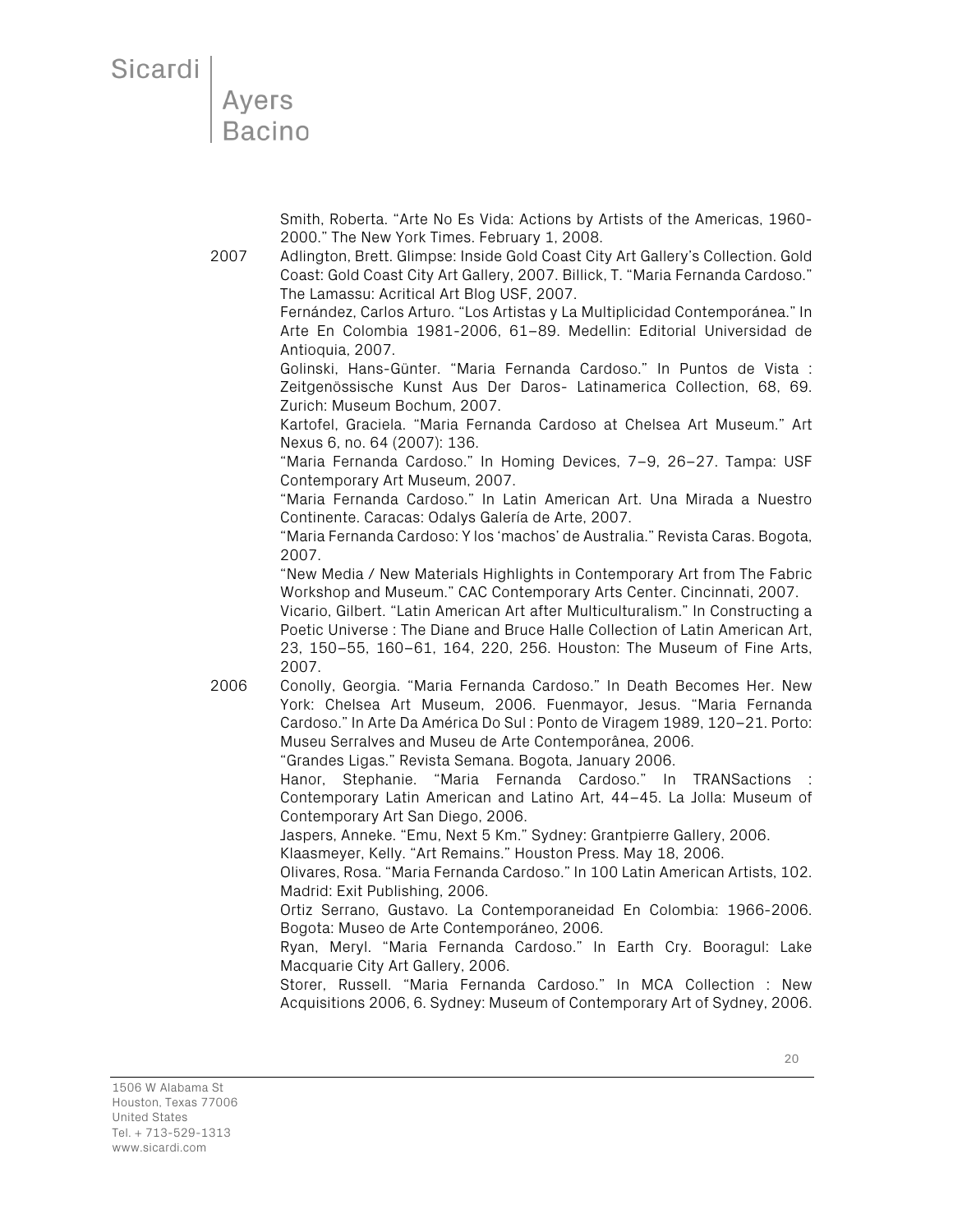Ayers **Bacino** 

> Tracey, Clement. Maria Fernanda Cardoso: The Art of Camoflage. Melbourne: Art Gallery Guide Australia, 2006. Vickery, Colin. "Emu's Feather in Cap." Herald Sun. June 27, 2006.

2005 Ardila, Maria Elvira. "Desde El Jardín." In Diálogos Arte Latinoamericano desde la Colección Cisneros, 58–62, 82–83. Bogota: Museo de Arte Moderno de Bogotá, 2005.

Bernal, Maria Clara. "Maria Fernanda Cardoso." Art Nexus 3, no. 55 (2005): 140–41.

Colección Patricia Phelps de Cisneros., Ariel. Jiménez, Virginia. Pérez-Ratton, Museo de Arte y Diseño Contemporáneo, Museo de Arte de El Salvador., and TEOR/éTica. "Maria Fernanda Cardoso." In Ecos y Contrastes : Arte Contemporáneo En La Colección Cisneros, XX–XX. Caracas: Colección Cisneros, 2005.

Fidelis, Gaudêncio. Uma História Concisa Da Bienal Do Mercosul. Porto Alegre: Fundação Bienal do Mercosul, 2005. Figuración y Representación En Colombia 1960 - 2003. Obras de La Colección Del Museo de Arte Contemporáneo de Bogotá. Bogotá: Museo de Arte Contemporáneo de Bogotá, 2005.

Garzón, Diego. "Maria Fernanda Cardoso." In Otras Voces Otro Arte: Diez Conversaciones Con Artistas Colombianos, 148–71. Bogota: Planeta, 2005.

Gutierrez, N. (2005, October). Otra forma de ver el mundo. Revista Semana, 226.

Herzog, Hans-Michael., Sebastian, Lopez. Las Horas : Artes Visuales de América Latina Contemporánea = The Hours : Visual Arts of Contemporary Latin America. Zurich: Daros-Latinamerica, 2005.

"Maria Fernanda Cardoso." In Otras Miradas = Other Glances : Débora Arango, Beatriz González, Johanna Calle, Patricia Bravo, Maria Fernanda Cardoso, Libia Posada Restrepo, Gloria Posada, Maria Elvira Escallón, Delcy Morelos, Clemencia Echeverry, 66–73. Bogota: Ministerio de Relaciones Exteriores de la República de Colombia, 2005.

"Maria Fernanda Cardoso." In Salon Arturo y Rebecca Rabinovich 1981-2003. Medellin: Museo de arte Moderno de Medellin, 2003.

"Maria Fernanda Cardoso." In National Sculpture Prize & Exhibition 2005., 26. Canberra: National Gallery of Australia, 2005.

Ponce de León, Carolina. "Maria Fernanda Cardoso: Domando Al Domador." In El Efecto Mariposa : Ensayos Sobre Arte En Colombia 1985-2000, 2a ed., 217–22, 316–18. Bogota: Alcadia Mayor de Bogota and Instituto Distrital de Cultura (IDARTES), 2005.

Salgado, G. (2005). Cantos/Cuentos Colombianos. Arte En Colombia / Art Nexus, Jun/Aug(103), 64–65.

2004 Campos López, Rodrigo. "Las 'nuevas' Estrellas Del Arte Latinoamericano." El Tiempo. 2004.

Castañeda, A. (2004, September). Bella austeridad. Habitar, 193, 30–35.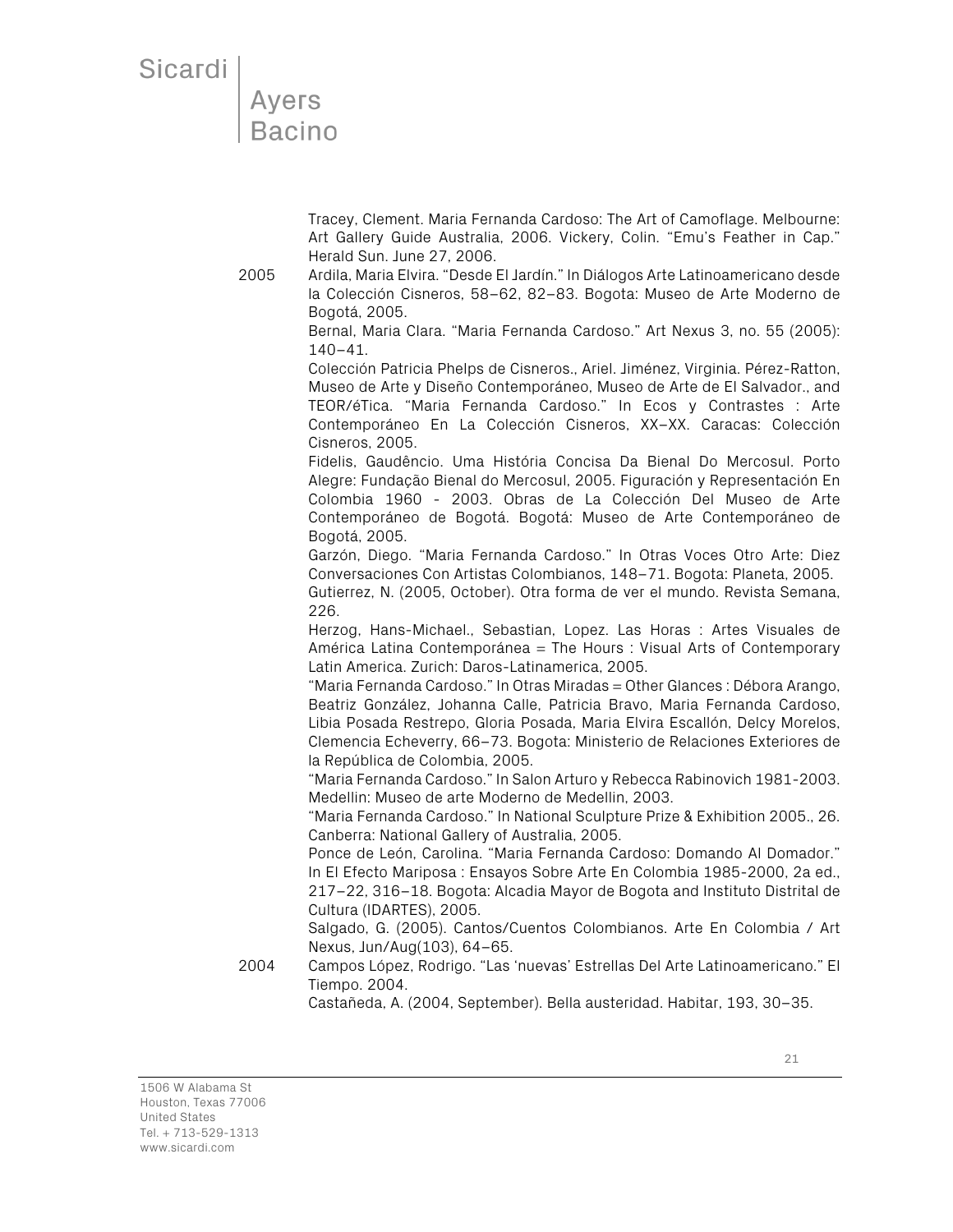Ayers<br>Bacino

Crutchfield, Margo. "Maria Fernanda Cardoso." In Material Witness, 20–25. Cleveland: Museum of Contemporary Art, 2004.

Herzog, Hans-Michael, and Nadin Ospina. "Maria Fernanda Cardoso." In Cantos Cuentos Colombianos : Arte Colombiano Contemporáneo, 255–75. Zurich: Daros-Latinamerica, 2004.

Juul Holm, Michael., Bencard, Ernst Jonas, Bencard and Poul Erik, and Tøjner. "Maria Fernanda Cardoso." In Blomsten Som Billede, 91. Humlebaek: Louisiana Museum for Moderne Kunst, 2004.

Lewis, Clare. Maria Fernanda Cardoso. Sydney: Grantpierre Gallery, 2004. Ponce de León, Carolina. María Fernanda Cardoso : Inventario 20 Años. Bogota: Banco de la Republica and Biblioteca Luis Angel Arango, 2004. "Toque Final a La 'Manzana.'" El Tiempo. March 2, 2004.

2003 Aguilar, Nelson., Hug, Alfons. IV Bienal Do Mercosul: Genetic Archaeology. Porto Alegre: Fundação Bienal de Artes Visuais do Mercosul, 2003. En estas anda el arte. (2003, July). Revista Semana, 94–95.

Escallon, Ana Maria. "Maria Fernanda Cardoso." In 90: Desplazamientos: Arte Colombiano de La Decada de Los 90., 75– 76, 121. Bogota: Museo de Arte Moderno de Bogota, 2003.

Biogeometries. New York: Latincollector, 2003.

"Maria Fernanda Cardoso." In Dreams and Conflicts: The Dictatorship of the Viewer. 50th International Art Exhibition,

610–12. Venezia: Biennale di Venezia, 2003.

Gall, Naomi. Maria Fernanda Cardoso. Sydney: The University of New South Wales, 2003.

Garcia, Maria Margarita. (2003, July). Estrella en Venecia. Revista Diners, 70– 71.

Garzón, Diego. "Juntos Pero No Revueltos." Revista Semana. Bogota, March 2003.

Goodall, Jane. "Zoomorphia: Deathly Clamour." Real Time 55: Australia's Critical Guide to International Contemporary Arts, no. 55 (2003): 10.

Hill, Peter. "It's Not Baroque." Sydney Morning Herald. May 3, 2003.

Arestizabal, Irma. "Maria Fernanda Cardoso." In Archipiélago de Imágenes : Argentina, Chile, Colombia, Costa Rica, Ecuador, El Salvador, Panama, Peru, Republica Dominicana., 33–37. Roma: Istituto Italo-Latino Americano, 2003. "Maria Fernanda Cardoso." In Museo de Arte Moderno La Tertulia. Cali: Museo

de Arte Moderno la Tertulia, 2003.

"Maria Fernanda Cardoso." In Salon Arturo y Rebecca Rabinovich 1981-2003. Medellin: Museo de arte Moderno de Medellin, 2003.

Ponce de León, Carolina and Elizabeh Macgregor. "Zoomorphia : Maria Fernanda Cardoso." Sydney: Museum of Contemporary Art, 2003.

Roca, Jose. "María Fernanda Cardoso, Biogometrías." Columna de Arena, no. 56 (2003).

Roca, Jose. "Necrological Flora: Images for a Political Geography of Plants." ReVista Harvard Review of Latin America 2, no. 3 (2003): 31–34.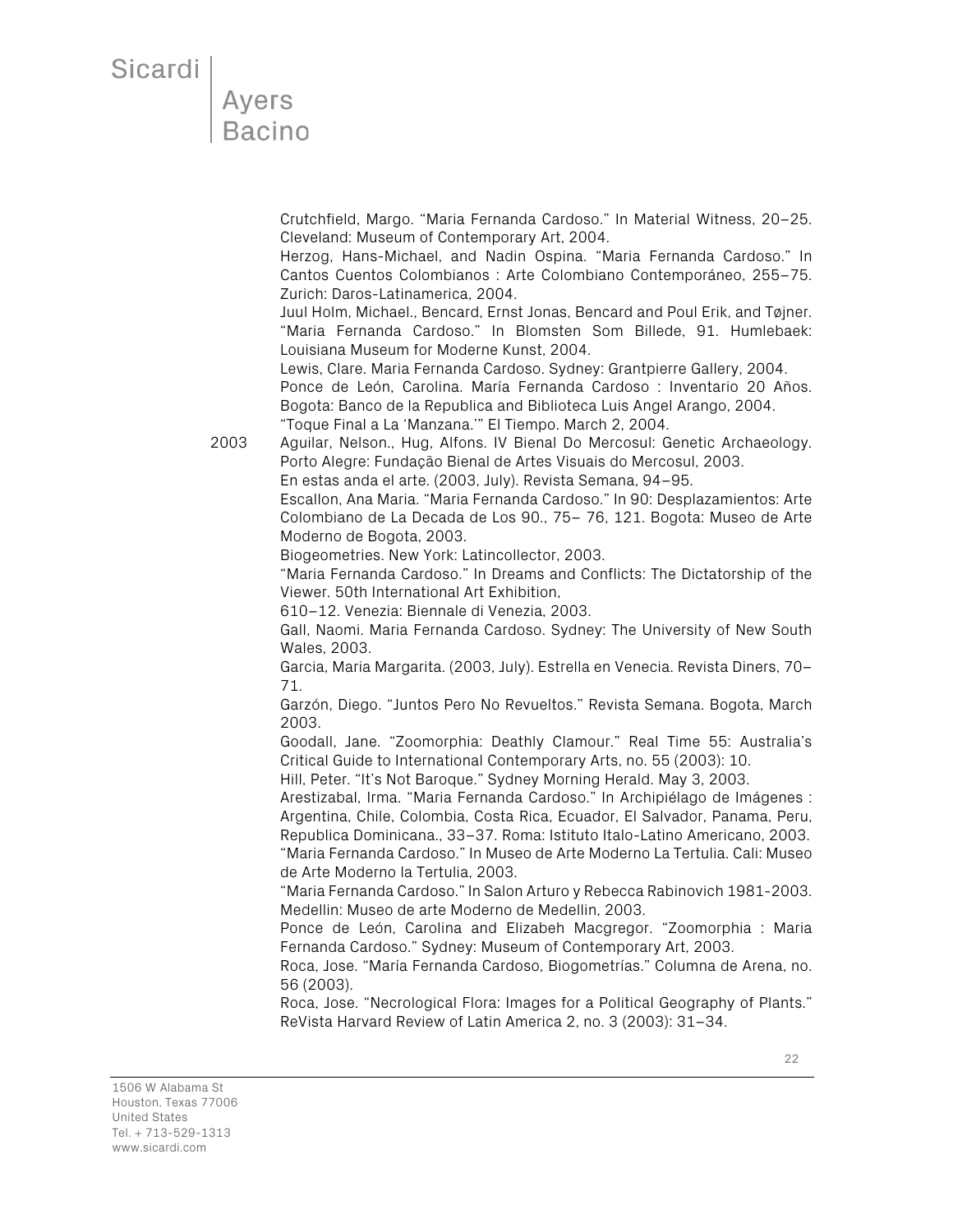```
Sicardi
```

| <b>Ayers</b>  |  |  |
|---------------|--|--|
| <b>Bacino</b> |  |  |

Viaje al fondo del mar. (2003). Revista Cambio, 60.

2002 Barral, Alberto. "Sotheby's and Christie's Arte Latinoamericano." Art Nexus 4, no. 46 (2002).

> Boulton, Marion. "Maria Fernanda Cardoso." In New Material as New Media : The Fabric Workshop and Museum, 66–71. London: MIT Press, 2002.

> Cerón, Jaime. "Maria Fernanda Cardoso." In Animalandia, 99, 107, 115–16. Bogota: Instituto Distrital de Cultura y Turismo, 2002.

Cooper, Amy. 2002. "Animals Talk Turkey." Sunday Life, June 2, 2002.

"En Memoria de Una Artista y Galerista." El Tiempo. 2002.

García, Maria Margarita. "El Regreso de Maria Fernanda Cardoso." Revista Diners. Bogota, January 2002.

Gennochio, Benjamin. "To Dream, Ah There's the Rug." The Weekend Australian. March 16, 2002.

Gómez, Fernando. "La Domadora." Revista Gatopardo. Bogota, March 2002.

Herrera, Adriana. "Maria Fernanda Cardoso: El Vuelo de La Mariposa." El Nuevo Herald. July 20, 2002.

Herrera, Adriana. "María Fernanda Cardoso: The Transgression of Custom." LatinArt.com An online journal of art and culture, 2002. (English and Spanish version)

Kamps, Toby., and San Diego. Museum of Contemporary Art. "Maria Fernanda Cardoso." In Lateral Thinking : Art of the 1990s, 115. San Diego: Museum of Contemporary Art San Diego, 2002.

"Maria Fernanda Cardoso." In Espacio C : Arte Contemporáneo Camargo : Espacio Interdisciplinar Internacional de Arte Contemporáneo. Camargo: Ayuntamiento de Camargo, 2002.

Quiroz, F. (2002, February 4). Del reino animal. Revista Cambio, 70.

Rodriguez, Marta. "Maria Fernanda Cardoso." Art Nexus 2, no. 44 (2002): 100–101.

Ruan, Patricia. "Maria Fernanda Cardoso: Nada Es Lo Que Parece." Revista Axxis, no. 110 (2002): 60–61.

Sullivan, Edward. "The Borderless Baroque." Art in America, no. 90 (2002): 36–42.

Turner, Elisa. "Mad Scientist' Sees Artistic Side of Nature." The Miami Herald. 2002.

Villamarin, Paola. "El Zoológico de Maria Fernanda Cardoso." El Tiempo. January 20, 2002.

2001 Benitez, Issa. "Pervirtiendo El Minimalismo / It's Not Just What You See." Art Nexus XX, no. 41 (2001): XX–XX.

> Jimenez, Jose. "Maria Fernanda Cardoso." In El Final Del Eclipse : El Arte de América Latina En La Transición Al Siglo XXI., 132–137. Madrid: Fundación Telefónica, 2001.

> Londoño, Santiago., Benjamín, Villegas. "Maria Fernanda Cardoso." In Arte Colombiano : 3.500 Años de Historia, XX–XX. Bogota: Villegas Editores, 2001.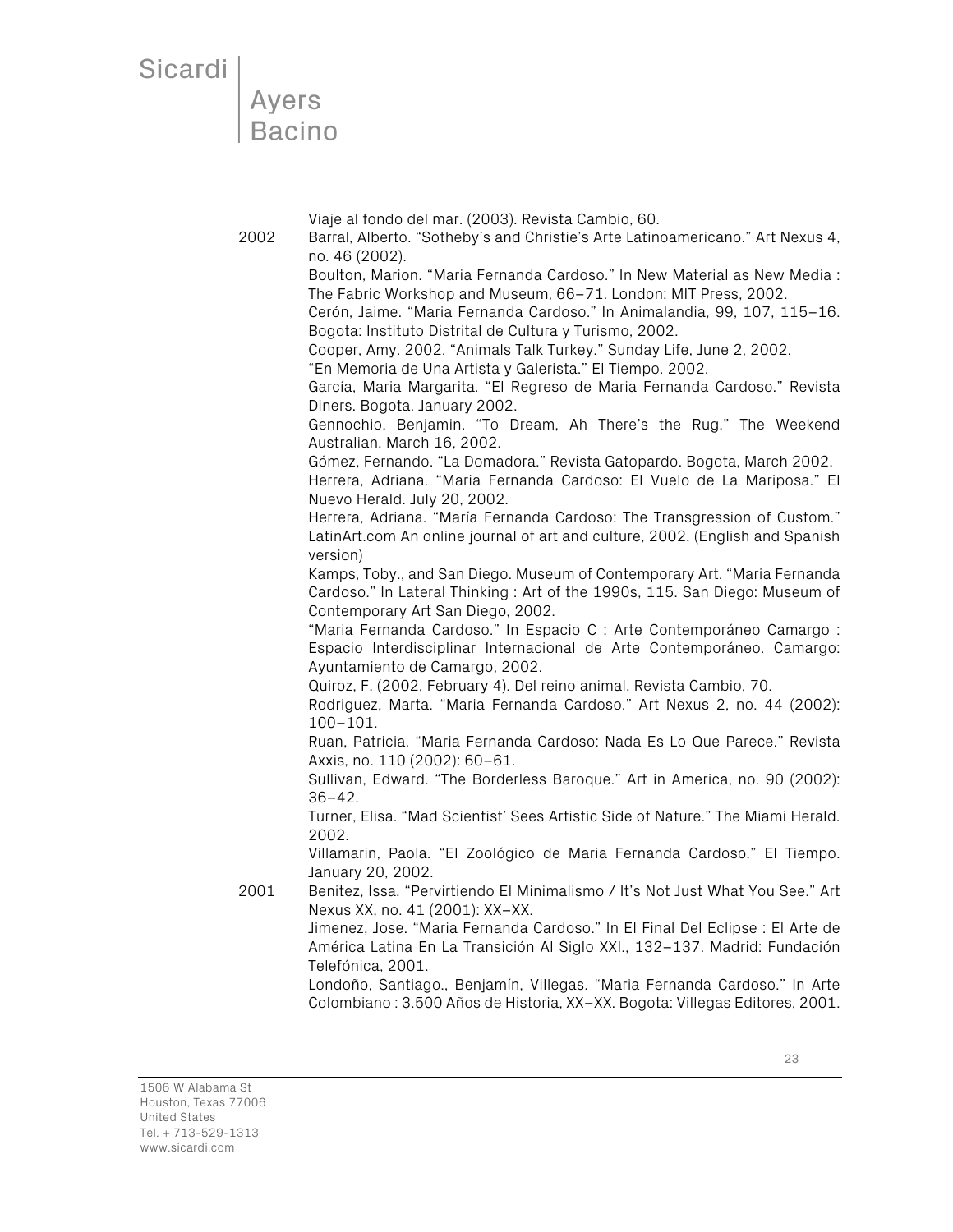**Ayers** Bacino

> "Maria Fernanda Cardoso." In Políticas de La Diferencia Arte Iberoamericano Fin de Siglo, XX–XX. Buenos Aires: Generalitat Valencia, 2001.

> "Maria Fernanda Cardoso." In Retorn Al País de Les Meravelles : L'art Contemporani i La Infància = Retorno Al País de Las Maravillas : El Arte Contemporáneo y La Infancia., 23–24, 62–63. Barcelona: Fundació La Caixa, 2001.

> "Maria Fernanda Cardoso." In Cardoso Flea Circus Sydney Festival, 1–11. Sydney: Playbill and Showbill, 2001.

> Márcia Fortes. "Maria Fernanda Cardoso." In Espelho Cego : Seleções de Uma Coleção Contemporânea, XX–XX. Rio de Janeiro: Paço Imperial, 2001.

> Rodriguez, Marta. "Perverting Minimalism: It's Not Just What You See." Art Nexus, no. 41 (2001): 100–101.

Villamarin, Paola. "¿Por Quién Dan Más?" El Tiempo. July 8, 2001.

2000 Armstrong, Elizabeth and Victor Zamudio-Taylor. "Maria Fernanda Cardoso." In Ultrabaroque : Aspects of Post-Latin

> American Art, 26–31. La Jolla: Museum of Contemporary Art San Diego, 2000. Benitez, I. (2000). ARCO 2000 Madrid. Arte En Colombia, Apr/Jun(82), 108– 111.

> Cardoso, María Fernanda. Cardoso Flea Circus. Houston: Contemporary Arts Museum, 2000.

> Cavendish, Domenic. "Man-Handlers." The Daily Telegraph. August 16, 2000. De Birbragher, C. S. (2000). Patricia Phelps de Cisneros. Arte En Colombia, Apr/Jun(82), 80–86.

> González Orbegozo, Marta., Gerardo. Mosquera, and Museo Nacional Centro de Arte Reina Sofia. "Maria Fernanda Cardoso." In No Es Sólo Lo Que Ves : Pervirtiendo El Minimalismo, 42–49. Madrid: Museo Nacional Centro de Arte Reina Sofía, 2000.

> Lovino, María A. 2000. "Materialismos." In Proyecto Pentágono : Investigaciones Sobre Arte Contemporáneo En Colombia., 116–160. Bogota: Ministerio de Cultura.

> Gibbons, Flachra. "Customs Forces Flea Show Back to Scratch." The Guardian. August 8, 2000.

> Gotting, Peter. "Over a Fleapit, the Littlest Big Top Ever." Sydney Morning Herald. November 1, 2000.

> Harison, Eddie. "Theatre Review Cardoso Flea Circus." Metro. August 16, 2000.

> Humphrey, Sonia. "Fleas Walk the Reality Tightrope." The Australian. January 17, 2000.

Klaasmeyer, Kelly. "Flea Smitten." Houston Press. December 21, 2000.

Lovino, María A. "Materialidad líquida" In Proyecto Pentágono : Investigaciones Sobre Arte Contemporáneo En Colombia., 127–158. Bogota: Ministerio de Cultura, 2000.

Lynn, Herbert. The Smallest Show on Earth: Cardoso Flea Circus. Houston: Contemporary Arts Museum, 2000.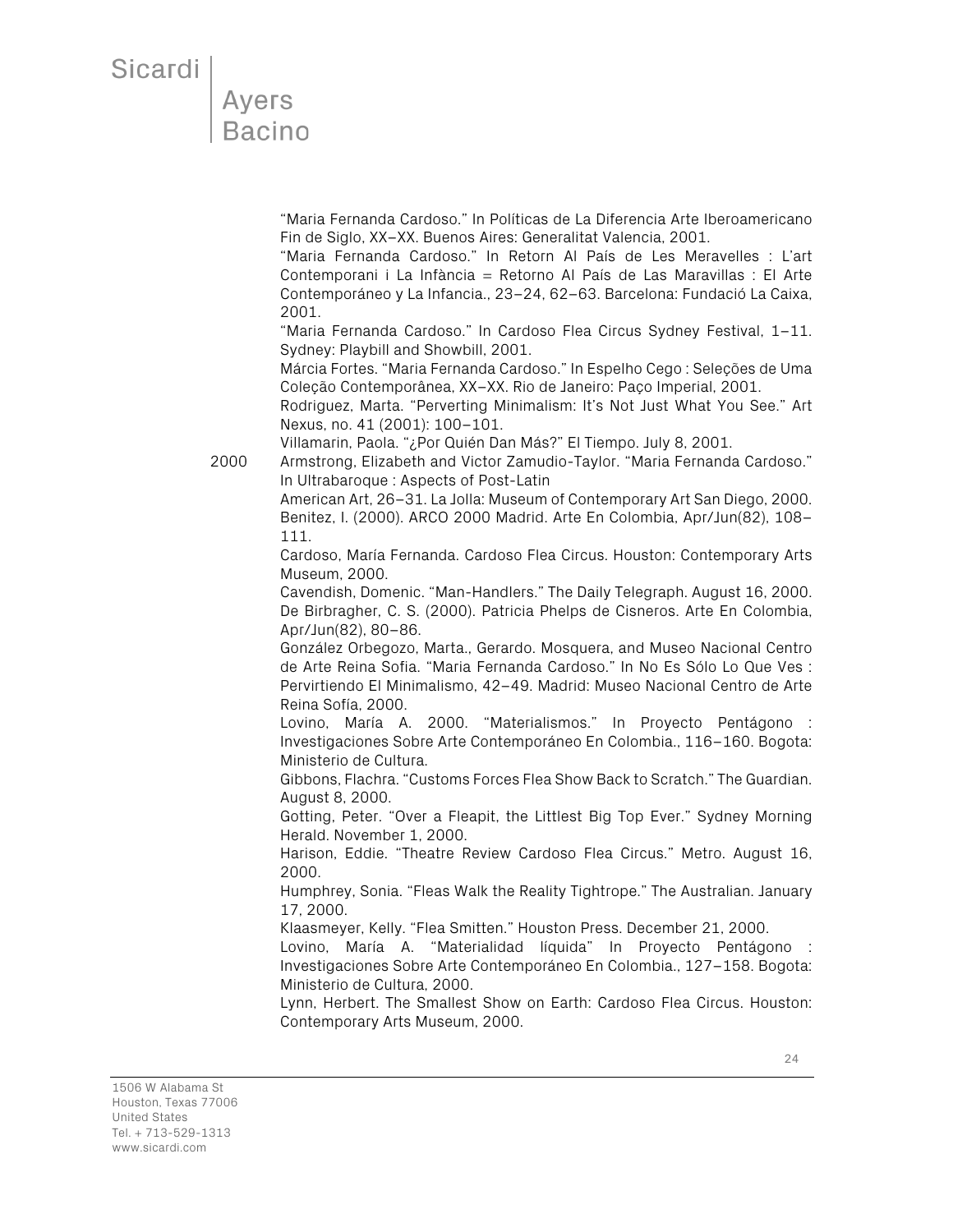### **Ayers Bacino**

"Maria Fernanda Cardoso." In Cardoso Flea Circus Sydney Festival, 1–11. Sydney: Playbill and Showbill, 2000.

Roca, Jose. "Cardoso En El MoMA." Columna de Arena, no. 19 (2000).

Squires, Tony. "Fleas Please Me, Oh Yeah." Sydney Morning Herald. January 15, 2000.

Walsh, John. "Itching for the Great Edinburgh Flea Extravaganza." The Independent. August 9, 2000.

Weintraub, David. "Natural Selections." ARTnews 99, no. 5 (May 2000): 176. William, Gilda. "Maria Fernanda Cardoso." In Fresh Cream : Contemporary Art in Culture., XX–XX. London: Phaidon, 2000.

Zambrano, Andrés. "Cardoso: Bogotá - Sidney - New York." El Tiempo. February 8, 2000.

1999 Elderfield, John. "Maria Fernanda Cardoso." In Modern Starts : People, Places, Things, XX–XX. New York: Museum of Modern Art, 1999.

> Gil Marin, F. (1990, October 10). Cardoso : entre lo refinado y lo siniestro. El Nuevo Siglo, 20. Green, Penelope. "Born Flea." Who Magazine. Sydney, December 1999.

> Hallet, Bryce. "Professor Had Itch, Scratched It, and Rediscovered the Lost Art Form." Sydney Morning Herald. November 5, 1999.

> Lepetit, Paul. "Itching to See Teeny Talents." Sunday Telegraph. November 14, 1999.

> Lewisham, Bill Carty. "Fleas on a Trapeze." Sydney Morning Herald. November 13, 1999.

> Morales, H. (1989, August). Tres décadas de arte Uniandino. Revista Cromos, 42–45.

> Zea, Gloria., Alvaro, Medina. "PENDIENTE TITULO." In Arte y Violencia En Colombia Desde 1948, 109–290. Bogota: Museo de Arte Moderno de Bogota, 1999.

1998 Aguilar, José Hernán. "Revitalizando El Futuro." El Espectador. August 11, 1998. Boisseau, Rosita. "Le Cirque de Puces Cardoso." Telerama. Paris, July 1998. Cavestany, Juan. "El Arte Perdido Del Circo de Pulgas." El País. April 14, 1998. "El Circo de Pulgas Amaestradas." El Tiempo. July 30, 1998.

Frazier, Arlette. 1998. "Paris Quartier d'Eté: 9:Eme Édition." Pariscope, 1998. Guagnini, Nicolas. "Maria Fernanda Cardoso: New Museum." Arte En Colombia / Art Nexus, no. 75 (1998): 128. Gustafson, Paula. "Workshop Enabled Artists to Connect with Fabric." The Georgia Straight. June 1998.

"It's a Dog's Life: The Flea Circus." The New York Times. March 15, 1998.

LaBelle, Charles. "Flea Ring." World Art, no. 18 (1998): 44–47.

"Maria Fernanda Cardoso." In Generación Intermedia, 14–15. Bogota: Banco de la República y Biblioteca Luis Angel Arango, 1998.

Milroy, Sarah. "Stretching the Fabric of Art." The Globe and Mail. May 23, 1998.

Morgan, Joyce. "It's Flea Time." The Sydney Morning Herald. December 24, 1998.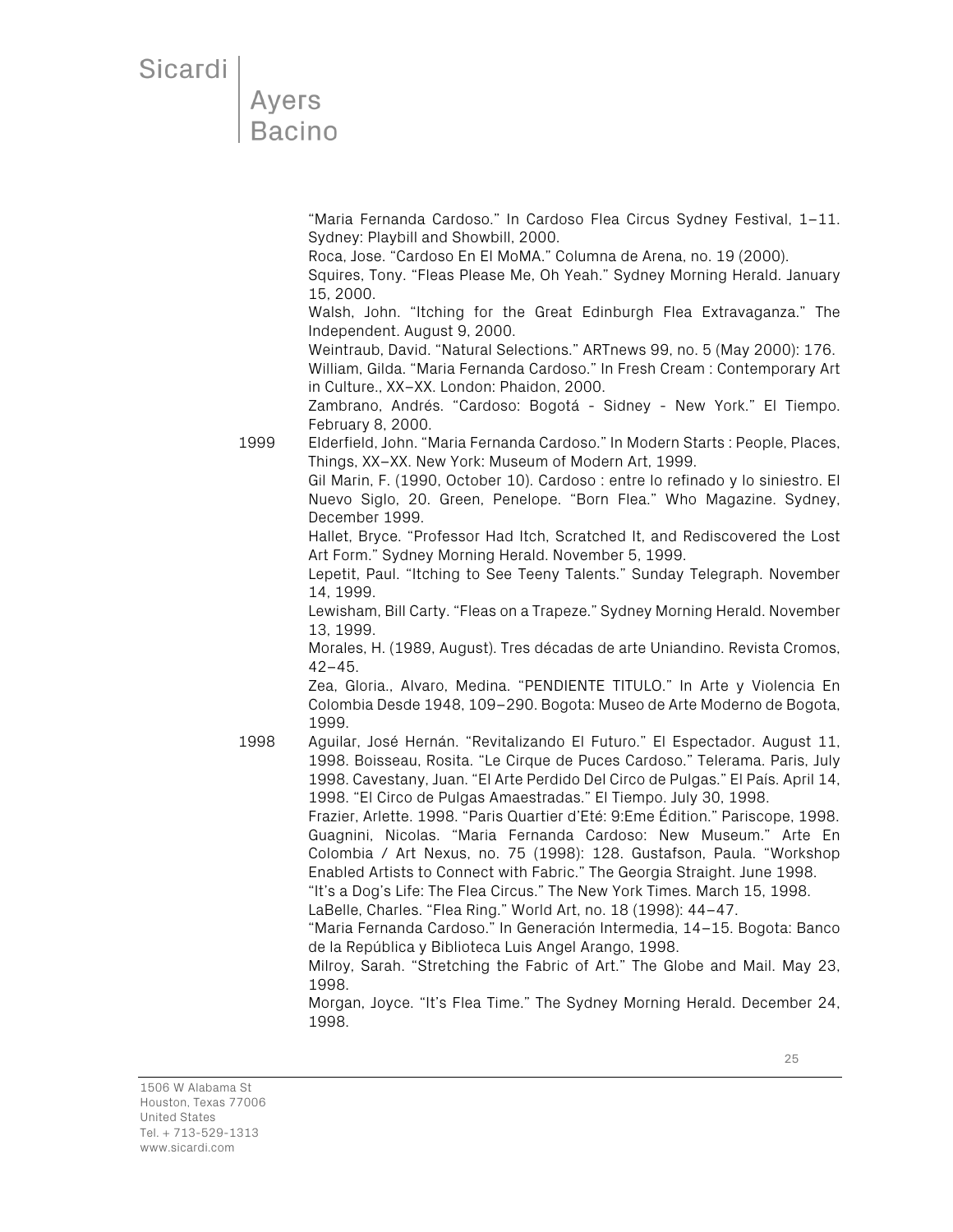## Ayers<br>Bacino

Phillips, Michele. "Flea Ring Circus." The West Magazine. New York, October 1998.

Scott, Michael. "Changing Spaces Weave a New Way to Look at Fabric in the Material World." The Vancouver Sun. May 2, 1998.

"The Circus Bug." HQ Magazine. Sydney, 1998.

The Scratchy and Itchi Show. 1998. In Awesome The Official Festival of the New Millennium. Perth. Perth International Childrens Festival

1997 Becerra, Mauricio. "Tan Picadas." El Tiempo. May 18, 1997.

Cantor, Judy. "Men and Women of the Cloth." New Times. June 1997.

Cardoso, María Fernanda., Ross, Harley. Cardoso Flea Circus. United States: The Fabric Workshop and Museum, 1997. "Circo de Pulgas Cardoso." PYNC El Espectador, no. 004 (1997).

Dhaliwal, Sarindar. "Maria Fernanda Cardoso." In Of Mudlarkers and Measurers, 13–22. Ottawa: Agnes Etherington Art Centre, 1997.

Guerrero, Maria Teresa. "Maria Fernanda Cardoso." In Arte Para Bogotá., 165. Bogota: Editorial Universidad Nacional and Instituto Distrital de Cultura y Turismo, 1997.

Gutiérrez Viñuales, Rodrigo., Ramón, and Gutiérrez. "Maria Fernanda Cardoso." In Pintura, Escultura y Fotografía En Iberoamérica : Siglos XIX y XX, XX–XX. Madrid: Cátedra, 1997.

Harley, Ross. "Cardoso Flea Circus." Cantrills Filmnotes December, no. 87–88 (1997): 4–8.

Jurgen, Hans. "Life Under the Little Big Top." Life Magazine. New York, February 1997.

"Maria Fernanda Cardoso: Circo de Pulgas." Revista Semana. Bogota, September 1997.

Ponce de León, Carolina. "Maria Fernanda Cardoso." Poliéster 6, no. 21 (1997): 26–29.

Ponce de León, Carolina. "TITULO PENDIENTE." In Así Está La Cosa : Instalación y Arte Objeto En América Latina, 36– 88. Ciudad de México: Centro Cultural Arte Contemporáneo and Fundación Cultural Televisa, 1997. "Out of Limits at Luis Angel Arango Library." Art Nexus, no. 24 (1997): XX–XX. Turner, Elisa. "Dressed Up, Fabric Finds a Place in Art." The Miami Herald. June

1997. "Una Invitación Por Si Las Pulgas." El Espectador. May 18, 1997.

1996 Borruso, Sarah. "Circus Minimus." Hot Wired Magazine Online, 1996. Crawford, Leslie. "Flea for All. Itchy & Scratchy." Diablo Magazine. Walnut

Creek, January 1996.

Connif, Richard. "Wie Flohe Auf Den Homo Kamen." Geo Magazine, no. 11 (1996): 146–58.

DeCarlo, Tessa. "Parasites on Parade." The Wall Street Journal. January 24, 1996.

Lenz, Iris. "Maria Fernanda Cardoso." In Cultura Vita Natura Mors, 8–15, 57– 59, 68. Stuttgart: Institut für Auslandsbeziehungen, 1996.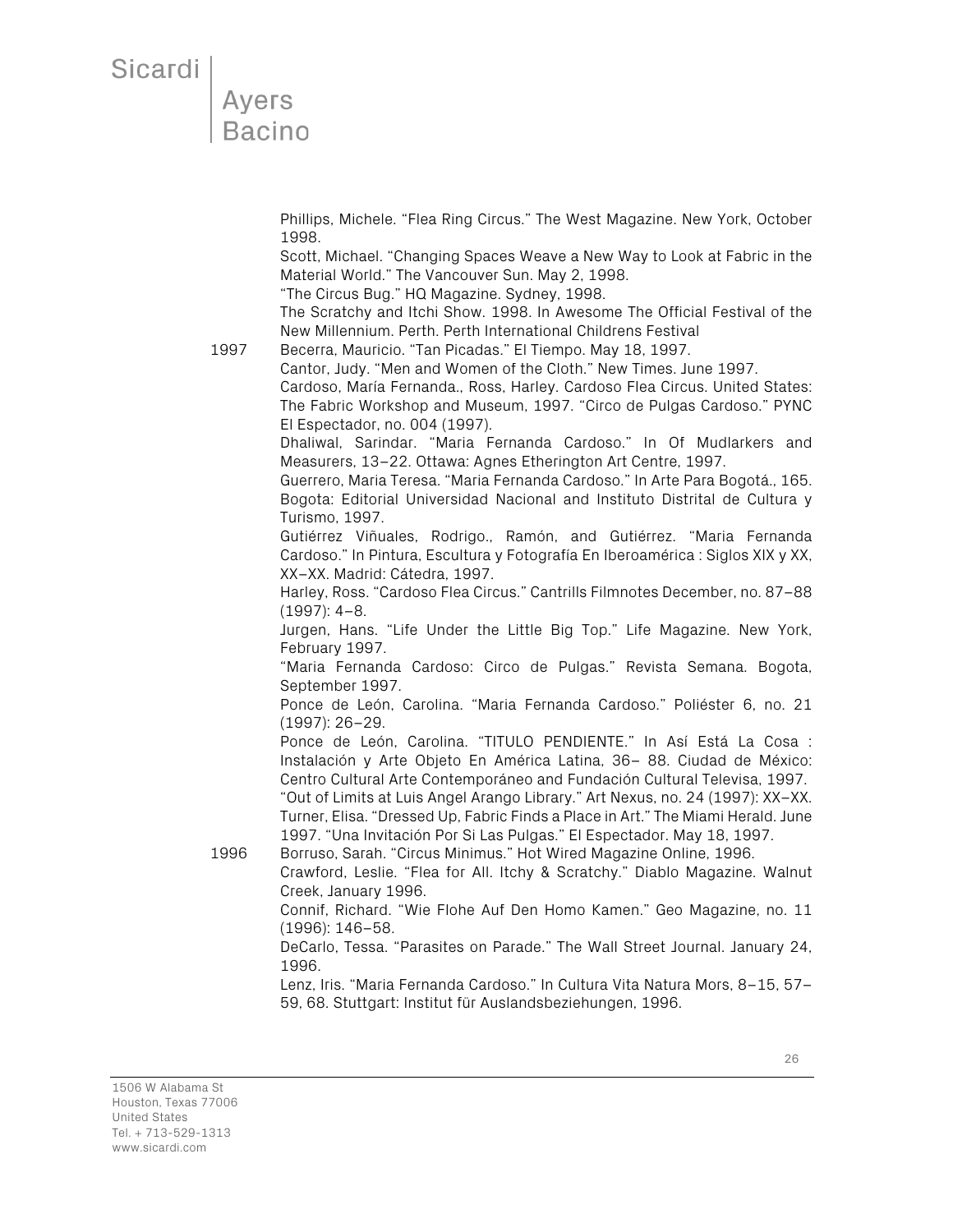#### Ayers **Bacino**

Mosquera, Gerardo. "Maria Fernanda Cardoso." In Beyond the Fantastic : Contemporary Art Criticism from Latin America, XX–XX. Cambridge: MIT Press, 1996.

Pini, Ivonne. "The Queen of Fleas." Art Nexus, no. 0 (1996): XX–XX.

Puerto, Cecilia. "María Fernanda Cardoso." In Latin American Women Artists, Kahlo and Look Who Else : A Selective, Annotated Bibliography, 53, 199, 200, 207, 213, 223. Westport: Greenwood Press, 1996.

Roca, Jose. "María Fernanda Cardoso." In Fuera de Límite: Liliana González, María Fernanda Cardoso, Juan Fernando Herrán, Miguel Huertas, 11–13, 36. Bogota: Banco de la Republica and Biblioteca Luis Angel Arango, 1996. Snell, Marilyn. "Little Big Top." Utne Reader, no. 75 (1996): 67–71.

Sokoloff, A. (1996). Maria Fernanda Cardoso: En busca de la Naturaleza. Arte En Colombia, Apr/Jun(66), 68–71. Williams, Mary Elizabeth. "Lord of the Fleas." Online Review, 1996.

Zea, Gloria. V Bienal de Arte de Bogota. Bogota: Museo de Arte Moderno de Bogotá, 1996.

- 1995 Enright, Robert. "An Urge to Flea." Harper's Magazine. New York, June 1995. Garchik, Leah. "Tiny Dancers / It's No Small Task to Train a Circus Flea." San Francisco Gate. October 7, 1995. Gutierrez, Natalia. "Other Directions - Otras Direcciones." Poliester, no. 12 (1995): 16–25. Irvine, Martha. "They're Itching to See a Flea Circus." Associated Press. December 24, 1995. Krauss, Scott. "Sunday." The New York Times. October 22, 1995. Leonora & Jimmy Belilty. (1995-96). Poliester, 4(14), 46–49. Online Review. "Lord of the Fleas," 1995. "¡Qué Circo!" Revista Semana. Bogota, December 1995. Walsh, M. (1995). Making a World from Scratch. Border Crossings, 38–47. 1994 "Bogota 1993-1994." In Maria Fernanda Cardoso. Caracas: Fundacion Museo de Bellas Artes, 1994. Iriarte, Maria Elvira. "Cartographies 14 Latin American Artists." Art Nexus 13 (1994): 60–64. "Maria Fernanda Cardoso." In V de La Habana: Arte, Sociedad, Reflexión. Havana: Centro Wilfredo Lam, 1994. Platt, Ron. Maria Fernanda Cardoso. Cambridge: MIT List Visual Arts Center, 1994. Ponce de León, Carolina. "María Fernanda Cardoso: Recuerdos Del Mar." Poliéster 3, no. 10 (1994): 28–31. Rooney, David F. 1994. "Artist Demonstrates the Fleas Can Please." Bow Walley This Week, March 1994. Sokoloff, Ana. "Maria Fernanda Cardoso." In Punto de Apoyo : New Narrative
- in Contemporary Colombian Art. New York: Colombian Center, 1994. 1993 Amor, Monica. "Maria Fernanda Cardoso." Art Nexus 9 (1993): 138–39. Antelo-Suárez, Sandra., Alisa, Elizabeth Tager., Ferrer., and Americas Society. Art Gallery. Space of Time : Contemporary Art from the Americas. New York: Americas Society and Council of the Americas, 1993.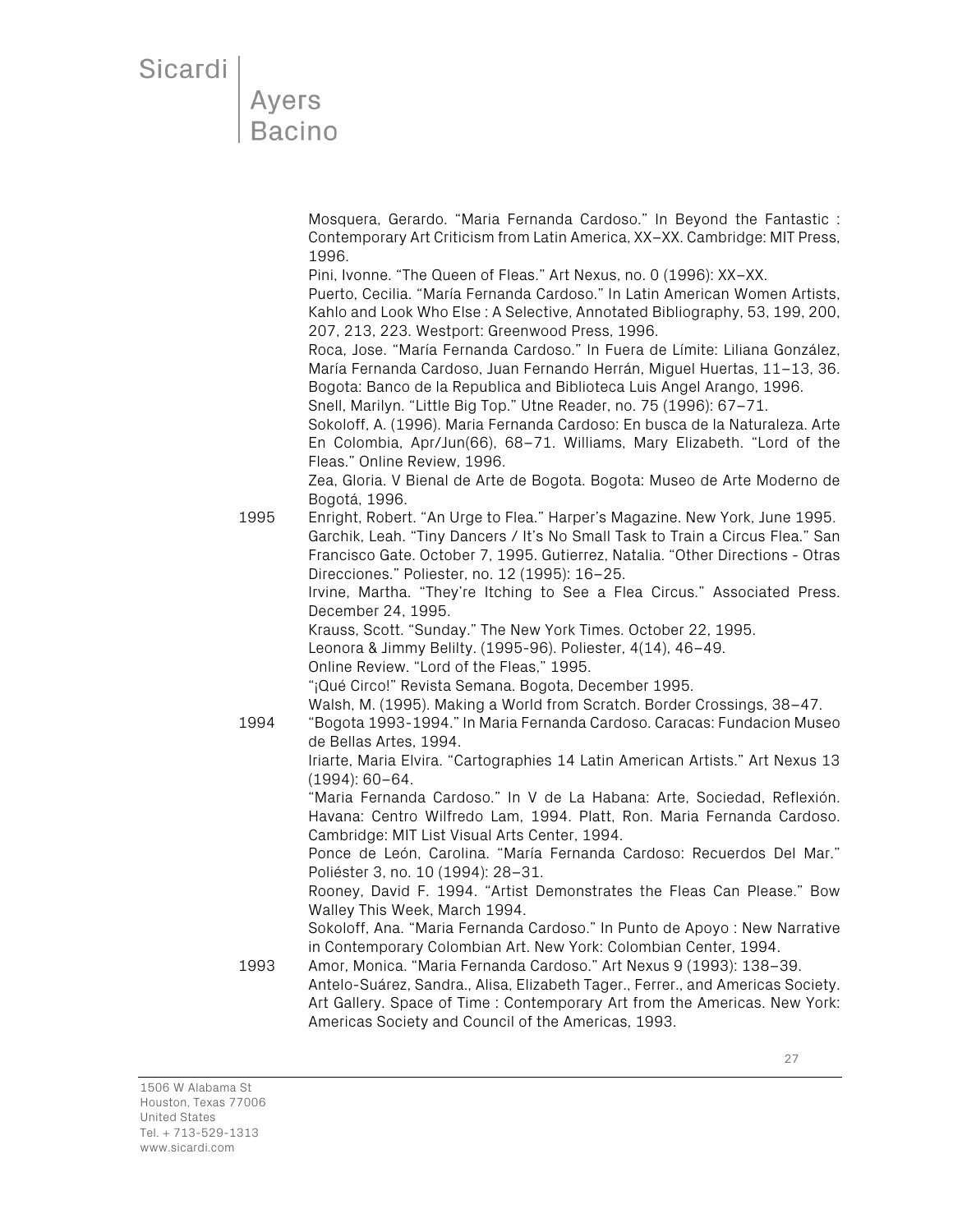Ayers<br>Bacino

Bedia, José., Gillmor. Alison, and Batsleer. Étienne. "Maria Fernanda Cardoso." In Cartographies, 104–109. Winnipeg: Winnipeg Art Gallery, 1993.

"Maria Fernanda Cardoso." In Colombian Contemporary Images. New York: Queens Museum of Art, 1993.

"Maria Fernanda Cardoso." In Por Humor Al Arte. Bogota: Banco de la Republica and Biblioteca Luis Angel Arango, 1993. "Maria Fernanda Cardoso". In Primer Salón Municipal de Artistas Invitados Latinoamericanos : Coloquio, Ideas y Contextos En El Arte Latinoamericano Actual, 19–22. Montevideo: Museo Municipal Juan Manuel Blanes, 1993.

Sullivan, Edward. "Fantastic Voyage The Latin American Explotion." ARTnews Summer (1993): 134–37.

1992 Casallas, Luz Ruiz. "Maria Fernanda Cardoso." In Otros Juegos, Otras Miradas, 6–7. Bogota: Banco de la Republica, 1992. Cardoso, Maria Fernanda. "Drawing and Quotes." New Observations 88 (1992): XX–XX.

> "Maria Fernanda Cardoso." 1992. In Colombia Contemporary Images, 12–14, 18. New York: Queens Museum of Art. "Maria Fernanda Cardoso." In Places. New York, 1992.

> Metken, Gunter., Reynaldo, Roels., Maria, Fenelon. "Maria Fernanda Cardoso." In Arte Amazonas : Ein Künstlerischer Beitrag Zur Konferenz Der Vereinten Nationen Über Umwelt Und Entwicklung "Rio-92, 141–43, 216–24. Brasilia: Goethe- Institut Brasília, 1992.

> Mosquera, Gerardo., Carolina, Ponce de León and Rachel, and Weiss. "Maria Fernanda Cardoso." In Ante America, 24. Bogota: Banco de la República and Biblioteca Luis Angel Arango, 1992.

Porges, Maria. "Maria Fernanda Cardoso." Artforum 31, no. 4 (1992): 98. 1991 Aguilar, José Hernán. "Jardin de Aclimatación." El Tiempo. June 9, 1991.

Aguilar, J. H. (1991). Jardineros en claroscuro. Arte Revista de Arte y Cultura, 12, 56–59. Dueñas, Jairo. "No Me Gusta Ser Gallina." Revista Cromos. Bogota, 1991.

Escallón, Ana Maria. "El Nombre de La Rosa." El Espectador. June 28, 1991. Garcia, Maria Margarita. "Mentiras de Plástico." La Prensa. 1991.

Gonzalez, M. (1991). Panorama Certero. Arte Revista de Arte y Cultura, 3(10), 50–55.

Herkenhoff, J. Paulo, and Geri Smith. "Global Outreach." ARTnews 88, no. 8 (October 1991): 88–93. Maria Fernanda Cardoso Obra Reciente. Caracas: Galeria Garcés Velásquez, 1991.

1990 Guerrero, Maria Teresa. Premios y Menciones Artistas Jóvenes Universidad de Los Andes. Bogota: Universidad de los Andes, 1990.

"Maria Fernanda Cardoso." In Arte Colombiano de Los 80's: Obras Tridimensionales. Bogota: Centro Colombo Americano, 1990.

"Maria Fernanda Cardoso." In Nuevos Nombres : Seguimiento : Ospina, Cardoso, Luna, Salazar, Salcedo, Suarez. Bogota: Banco de la Republica and Biblioteca Luis Angel Arango, 1990.

1506 W Alabama St Houston, Texas 77006 United States Tel. + 713-529-1313 www.sicardi.com